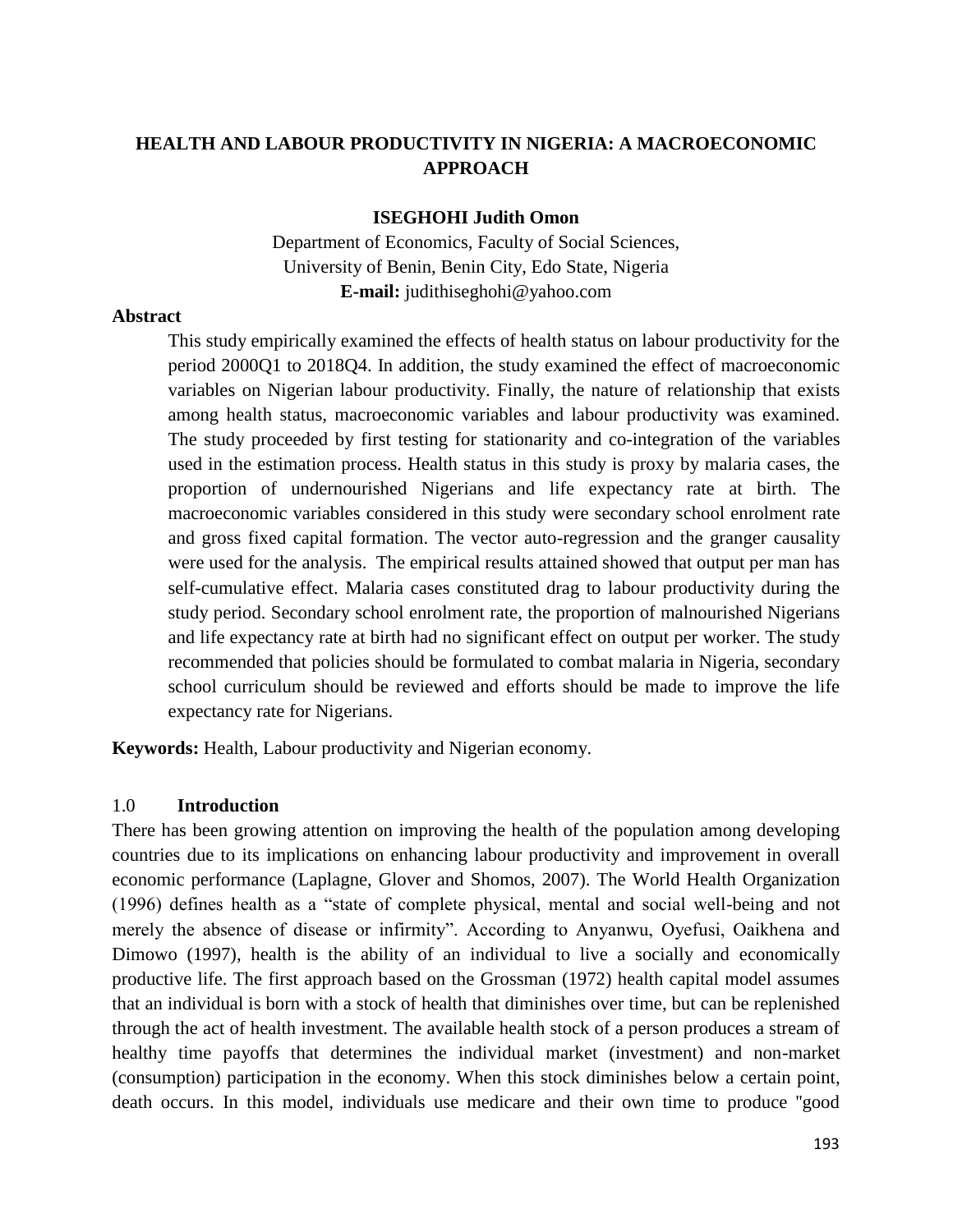health''. Thus, the health of the individual depends on the amount of time the individual spends and on the investment he or she makes.

Health status is the general wellbeing of a person at a point in time. The health status of a people transcends the mere absence of infirmity or diseases and often it is summarized by life expectancy or self-assessed health status. Life expectancy is the number of years an individual will live at a point in time. There are various categories of life expectancy rate and they are life expectancy rate at birth, healthy life expectancy at 60 years, and healthy life expectancy at birth. Self-assessed health is a subjective assessment of health which comprises physical, emotional, mental health and well-being.

Globally, there are five dimensions of health that can affect labour productivity. These include: disease burden, malnutrition, bodily injuries, life style habits (such as smoking and drinking) and barriers to healthcare utilization. Malnutrition is a situation where people do not eat the food required by the body to be healthy so that they are dietarily deficient. Body injuries include broken bones, fractures and burns which may cause infection and consequently reduce the quality of life of an individual. Diseases are abnormal conditions that negatively affect the functioning of the body, and are not due to external injury. As medical conditions, diseases are associated with symptoms and signs. There are non-communicable diseases (e.g. cancer, lung diseases, diabetes) and communicable diseases (HIV/AIDS, tuberculosis). The United Nations Programme on HIV/AIDS (UNAIDS,2005) statistics revealed that HIV continues to be a global public health challenge with 36.9 million people globally living with HIV and 25.3 million people who died of HIV/AIDS-related illness since the year 2000. African continues to be plagued by HIV/AIDS. Evidence from the WHO (2016) statistics showed that sub-Saharan Africa (SSA) has the highest number of total new infection of HIV/AIDS, and it accounts for over 70% of it globally. In 2017, 75% of deaths and 65% of new infections occurred in SSA and 71% of people with HIV/AIDS resided in SSA (Dwyer-Lindgren, Cork, Slogar, Stenben, Wilson et al; 2019). According to UNAIDS (2019), Nigeria recorded an adult HIV/AIDS prevalent rate of 1.5%, that is, approximately 1.9 million people were living with HIV in 2018. Over 90% of global malaria cases occur in Africa. In 2017, there were 219 million malaria cases that occurred worldwide. In Nigeria, there are over 100 million malaria cases every year with 300,000 deaths per year (Nigeria Malaria Fact Sheet, 2018). Life expectancy rate in SSA was estimated to be 61 years in 2017, which was below that of developed nations -70 years (World Development Indicators, 2018).

The effect of health on labour productivity has been the subject of various studies in Nigeria. A good number of the studies adopted microeconomic perspectives by examining the effect of self-assessed health on labour productivity for a set of individuals (see Omonona, Egbetokun and Omiolele, 2012; Ajani and Ugwu, 2008). While most of these studies validated the pivotal place of health capital on labour productivity findings from the studies cannot be generalized given their limited scope. In addition, the use of subjective assessment of health cannot be validated given that responses cannot be validated.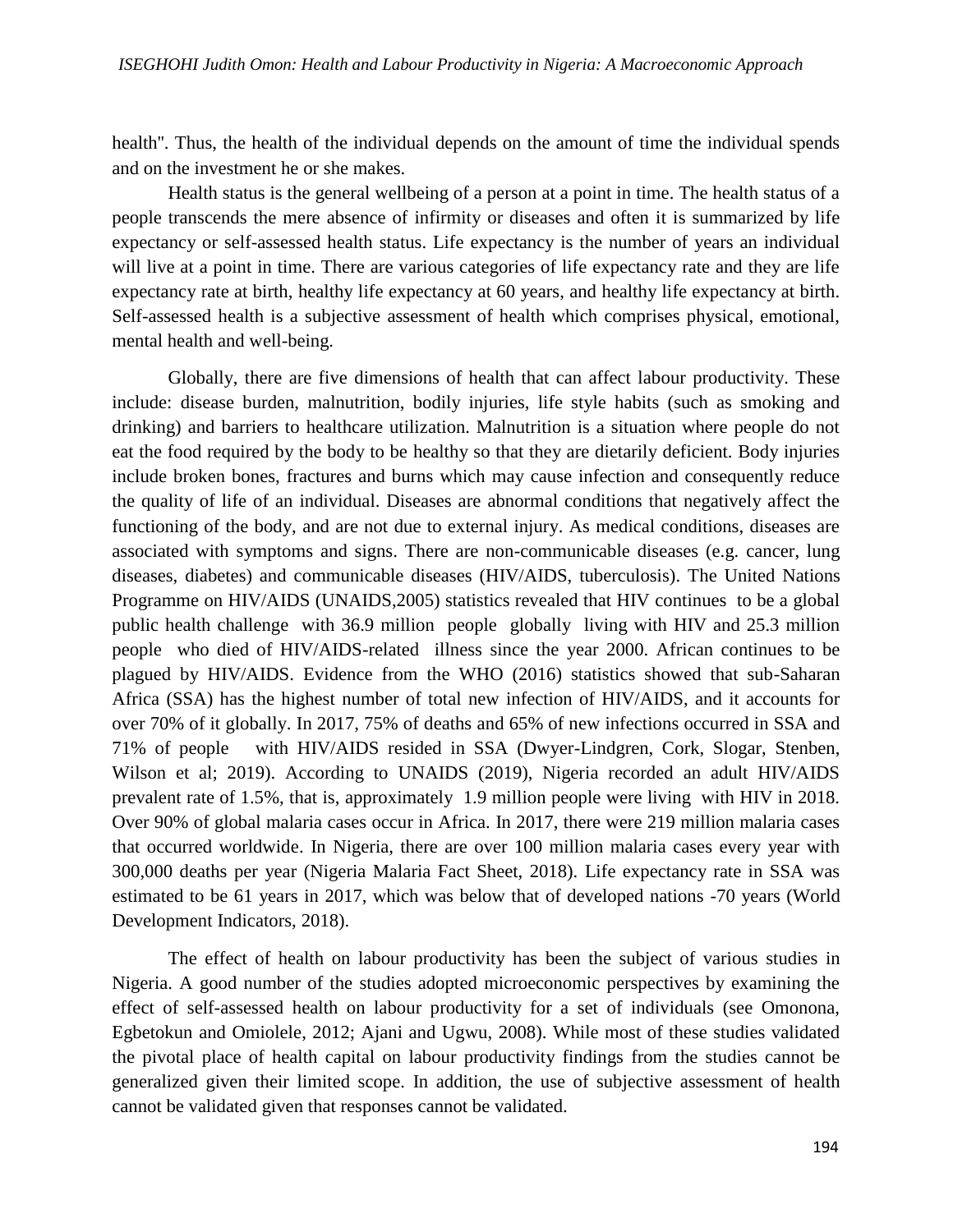There are only few studies that examined the effect of health on labour productivity using aggregate time series data for Nigeria (see Jimoh, 2005; Umoru and Yaqub, 2013; Ahuru and Iseghohi, 2018; Onyema and Nyenke, 2019). Beside Umoru and Yaqub (2013), all of these studies utilized a single equation technique such as ordinary least square. A single equation technique does not address possible reverse causality from economic progress to health status. The findings of the studies could not address endogeneity bias hence simultaneous equation technique that addresses such endogeneity bias should be utilized. In this present study, the versatile tool of vector Auto regression model, which addresses possible reverse causality from labour productivity to health will be examined. Also, the method will allow us examine the short-run dynamics and long-run equilibrium relationship between health status and labour productivity in Nigeria.

## **2.1 Empirical Review of Literature**

Bloom and Canning (2000) identified four pathways by which health can affect productivity namely; healthy labour force may be more productive because workers have more physical and mental energy and are absent from work less often; individuals with a longer life expectancy may choose to invest more in education and receive greater returns from their investments ; with longer life expectancy, individual may be motivated to save more for retirement , resulting in a greater accumulation of physical capital; and improvement in the survival and health of young children which may in turn provide incentives for reduced fertility and result in an increase in labour force participation leading to increase in per capita income if these individuals are accommodated by the labour market.

In a study by Cai and Caleb (2004) for Australia, they controlled for endogeneity of selfassessed health in labour force equation by applying only full information maximum likelihood criterion. The study observed that better health increases the probability of labour force participation for age group 15-64 across gender. On the reverse, it was reported that labour force participation had a negative impact on older females' health and negative impact on younger males' health. For younger females and older males, the impact of labour force participation on health was not significant.

Kalwij and Vermeulen (2005) who studied labour force participation of elderly for eleven countries in Europe found that different health indicators had different significant impact on the decision of the elderly to participate in the labour force and that health effects differ between countries. The study utilized both subjective measures of health (self-assessed health) and objective health measures (body mass index and bad mental health) for individuals aged 50-64. Using descriptive analysis, they observed improved health conditions may yield 10 percentage points higher for men than women in some European countries under study, while in other countries studied, participation would be higher for females with improved health than males.

Thomas and Thierry (2006) analyzed disability and labour force participation of older workers using latent variable model. In a preliminary step they estimated an equation of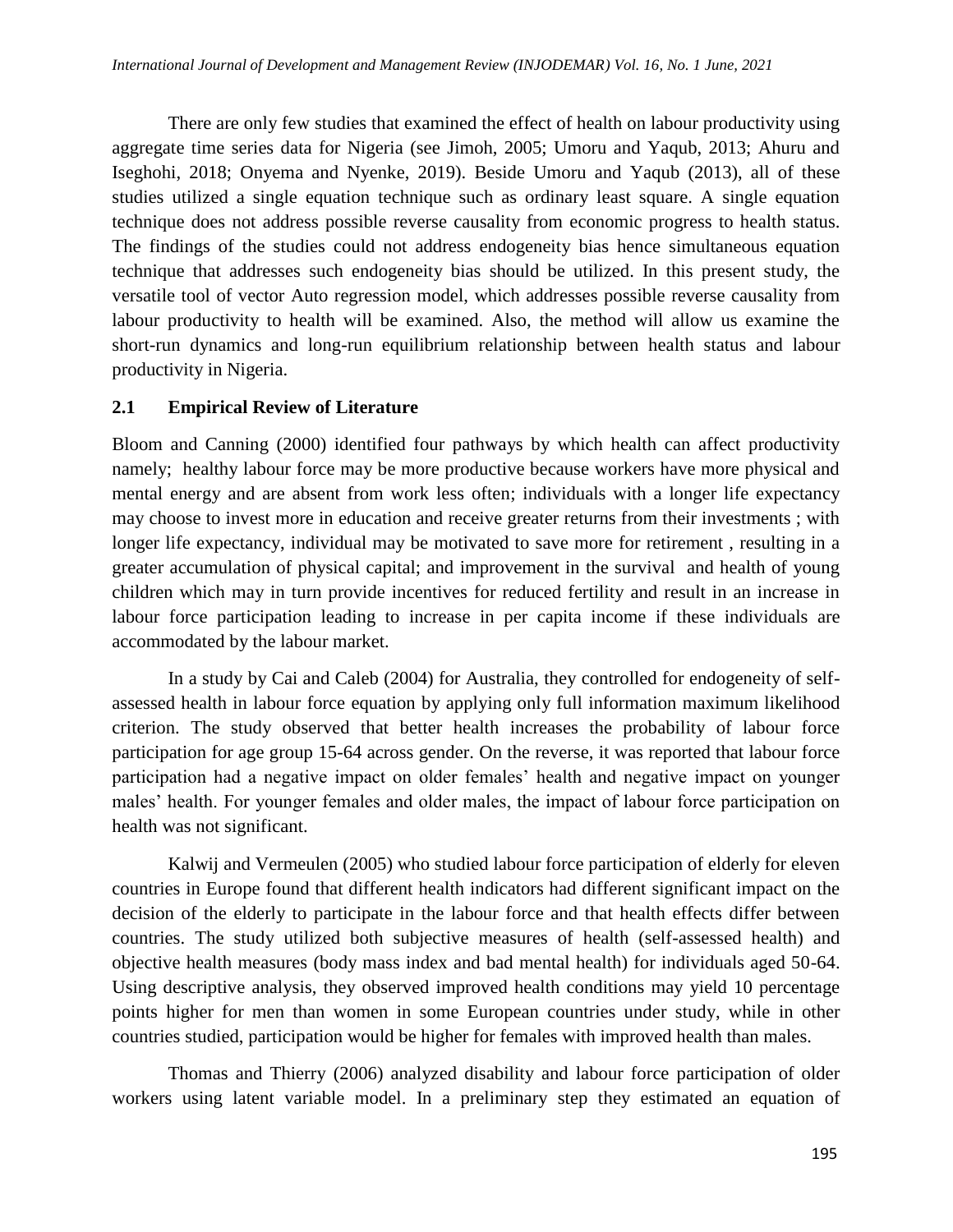participation by directly introducing the self-reported disability, but the "true" disability status was unobserved. In a second step following Bound (1991) methodology, they used estimations of self-reported disability and observed that using a self-reported health measure leads to a downward bias in the impact of disability status on labour force participation.

Cai (2007) examined the relationship between health and labour force participation in Australia. The study adopts the method of simultaneous equation panel model using full information maximum likelihood criterion and two-stage least square to observe the relationship between self-assessed health and labour force participation for both males and females. Drawing upon data from HILDA data, it was observed that health had a significant positive effect on labour productivity.

Omonona, Egbetokun and Omidele (2012) investigated the effects of health on labour productivity for 120 farmers in Osun State, using multi-stage sampling technique. The effect of ill-health labour productivity was examined using ordinary least square. Adverse health status was measured by average days lost to incapacitation due to ill-health has negative effect on labour productivity. The longer the period of the illness, the lower the productivity. The study concluded that community extension workers should collaborate with farmers in the prevention of human diseases and improvement in general health.

Eneyi, Juliana and Onabe (2013) in their study were interested in examining the relationship among healthcare expenditure, health status and national productivity. They utilized annual time series data for the period (1999-2012) and utilized ordinary least square techniques. The study reported strong positive and significant relationship between poverty, unemployment, nutrition, health status and national productivity in Nigeria. The study concluded that improvement in healthcare expenditure is a necessary condition for enhancing human capital development in most economies.

Umoru and Yaqub (2013) also chronicled their findings on the impact of health capital on labour productivity for Nigeria. According to the researchers, health capital is both a result and a determinant of labour and hence income level. The study examined the impact of health capital on labour productivity. The mechanism is that richer nations have on average healthier workforce. The healthiness of the country's labour force determines importantly her level of productivity and hence economic growth (Weil, 2004). Labour productivity being the ratio of the volume of input, uses hour worked, labour force jobs and number of individual employment as measures of inputs.

In their paper titled, "Health expenditures and economic growth", Ozturk and Topcu (2014) used panel co-integration method of estimation for annual data for the period of 1995- 2012 for G8 countries. Their findings from panel error correction model (ECM) revealed that the existence of growth hypotheses is confirmed in the long run. The study therefore, recommended that governments of developing countries have to invest in their services now, if they are to benefit from it in the long run just as the developed countries are reaping their benefits to day.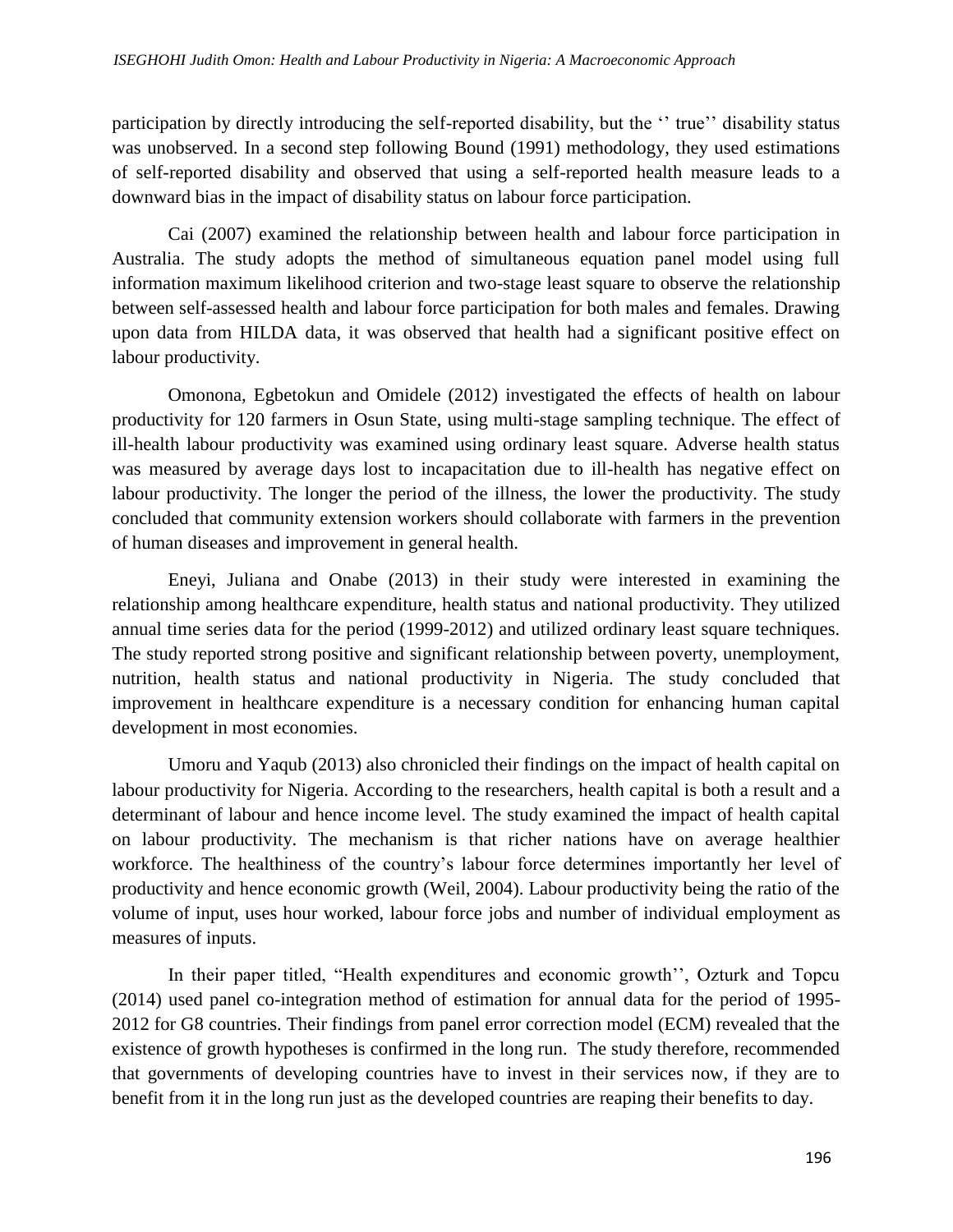Dogrul (2015) examined the effect of health status on labour force participation in Turkey utilizing a two-stage estimation technique for a cross-sectional data and found out that health status significantly affects labour force participation for all age-gender groups. Also, a reverse causality noted flowing from labour force participation to health, showing there is psychic utility in being engaged economically. However, its findings that labour force participation positively influenced health contradicts that of Cai's(2007) findings that labour force participation had negative effect on health status of men.

Nwosu and Woolard (2015) applied the bivariate problems and Instrumental Variables (IV) models on a cross-sectional data to show the exogeneity of self-assessed health in labour force participation in South Africa. The study found a positive and significant association between better health and labour participation for both males and females, where the effect was more pronounced among males.

Novignon, Novignon and Arthur (2015) used an objective health indicator –life expectancy as a proxy for health status to examine the relationship health status and labour force participation in SSA by employing a dynamic panel model using generalized method of moments. The result shows a significant effect of health status on female labour force participation across SSA countries.

Onyema and Nyenke (2019) examined the nexus among healthcare, health status and labour productivity for Nigeria for the period 1990-2017. The ordinary least square method was used for the analysis. Undernourishment and life expectancy rate did not yield significant impact on labour productivity. The authors attributed this to institutional weakness and corruption. However, prevalence of HIV/AIDS and risk of catastrophic expenditure on surgical care are consistent with apriori expectations.

## **3.1 Theoretical Framework**

The endogenous growth model explains that balanced growth is positively influenced by knowledge spillover, human capital (in the form of health and education), research and development (R & D), through their influence on technical progress. Technological progress in this model is therefore endogenized and can be explained by some factors. Based on this model, Lucas (1988) put forward an endogenous growth model where human capital is a major driver of output growth. Lucas (1988) theorized that economic growth Y is a function of capital stock (K), Labour (L) and technological progress (A). The production function may be of the form:

$$
Y_t = K_t^{\alpha} A L_t^{(1-\alpha)}
$$
 (1)

Where A (t) L is effective labour with  $\alpha$  and 1- $\alpha$  as shares of K and AL respectively in output. Now with the technical progress or labour productivity (A) being entirely explained by the stock of human capital, say, H, that is, human capital increases labour productivity.

$$
A=H
$$
 (2)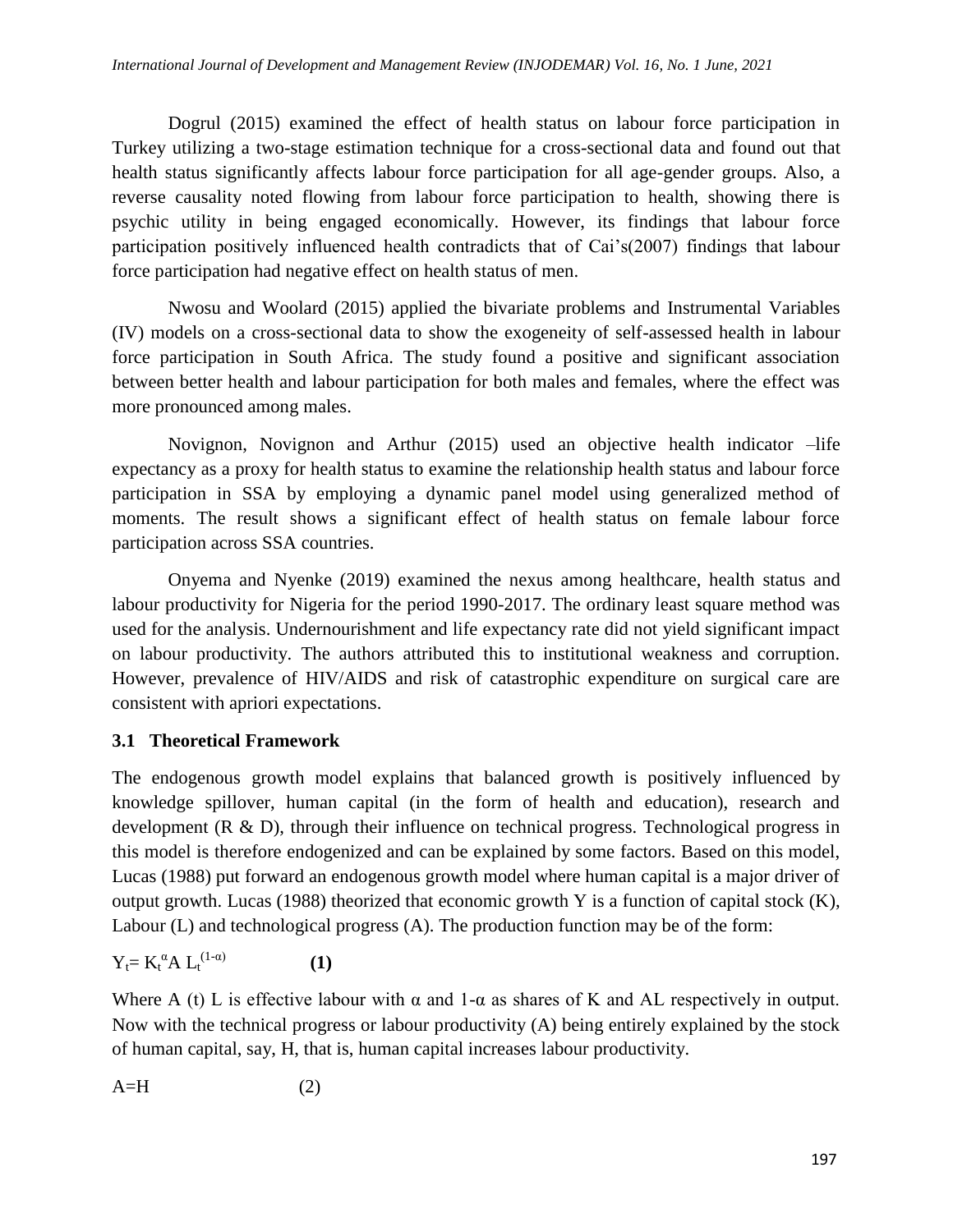Consider an economy where the population does not grow, that is  $n = 0$  (where n is the growth rate of the population), there are constants returns to scale to the produced inputs in both goods and research sectors. Furthermore, Research and Development (R & D) uses labour and the existing stock of human capital, but not physical capital, whereas goods production uses labour, human and physical capital. The production function for labour productivity is given by:

$$
A_{(t)} = \beta a_1 L A_{(t)}
$$
 (3)

And since all physical capital is used to produce goods, goods production is

$$
Y(t) = K(t)^{\alpha} [(1 - a1)LA(t)]^{1-\alpha} \tag{4}
$$

Where A (t) denotes a derivative of labour productivity with respect to time (that is,  $A(t)$  is a shorthand for  $\frac{dA(t)}{dt}$ ;  $\beta$  is a shift parameter (which accounts for all other factors affecting rate of change of labour productivity other than labour and labour productivity),  $a_1$  and 1- $a_1$  denote the fraction of labour used in labour productivity and goods production, respectively; and  $\alpha$ represents the elasticity of output with respect to capital stock, while L, A, K and Y are labour force, labour productivity, capital stock and output respectively. Notice that time (t) enters the model continuously in line with (the prescription of) the endogenous growth theory. The saving rate is assumed to be constant, so that:

$$
K_{(t)} = sY_{(t)} \tag{5}
$$

Equation (4) is important to this study because it introduced capital stock, labour and labour productivity as (macroeconomics) determinants of output. Since model (4) is a mathematical model, it has to be changed to an econometric model by exponentially introducing the error term as thus:

$$
Y(t) = K(t)^{\alpha} [(1-a1)LA_{(t)}]^{1-\alpha} e^{u(t)} \tag{6}
$$

Where  $\mu$ t is error term, which entered the model exponentially for two reasons: First, for the model's error term after transformation to follow a normal distribution with zero mean and homoscedastic variance, that is  $\mu(0,\delta)$ , as it is required for valid statistical inference. If  $\mu$  (t) had entered model (6) multiplicatively such as in Y (t) =  $K_t$  [(1-a<sub>1</sub>)LA(t)<sup>1-a</sup> $\mu$ (t), it is then the model's log-error that will follow normal distribution, that is in  $\mu \sim N(0,\delta^2)$ , in which case  $\mu$  must follow the log-normal distribution with mean  $e^{\frac{\delta^2}{2}}$  and variance  $e^{\delta^2}$  ( $e^{\delta^2-1}$ ), which has implications to the statistical inference of the model's findings. Second,  $\mu_{(t)}$  entered model (6) exponentially for it to be intrinsically linear (in parameter) regression model because if it had entered additively such as in  $Y(t) = K(t)$  <sup>a</sup>[(1-a1)LA(t)]<sup>1-a</sup> +  $\mu$ (t), there is no way to transform the model so that the transformed model becomes linear in the parameters (Gujarati & Porter,2009). Thus, to show that model (6) is a suitable growth model for this study and to enable the use of linear regression estimation technique such as Vector Auto regression rather than ''trial-and-error'' or 'iterative' methods of nonlinear regressions, we log-transform model (6) as thus: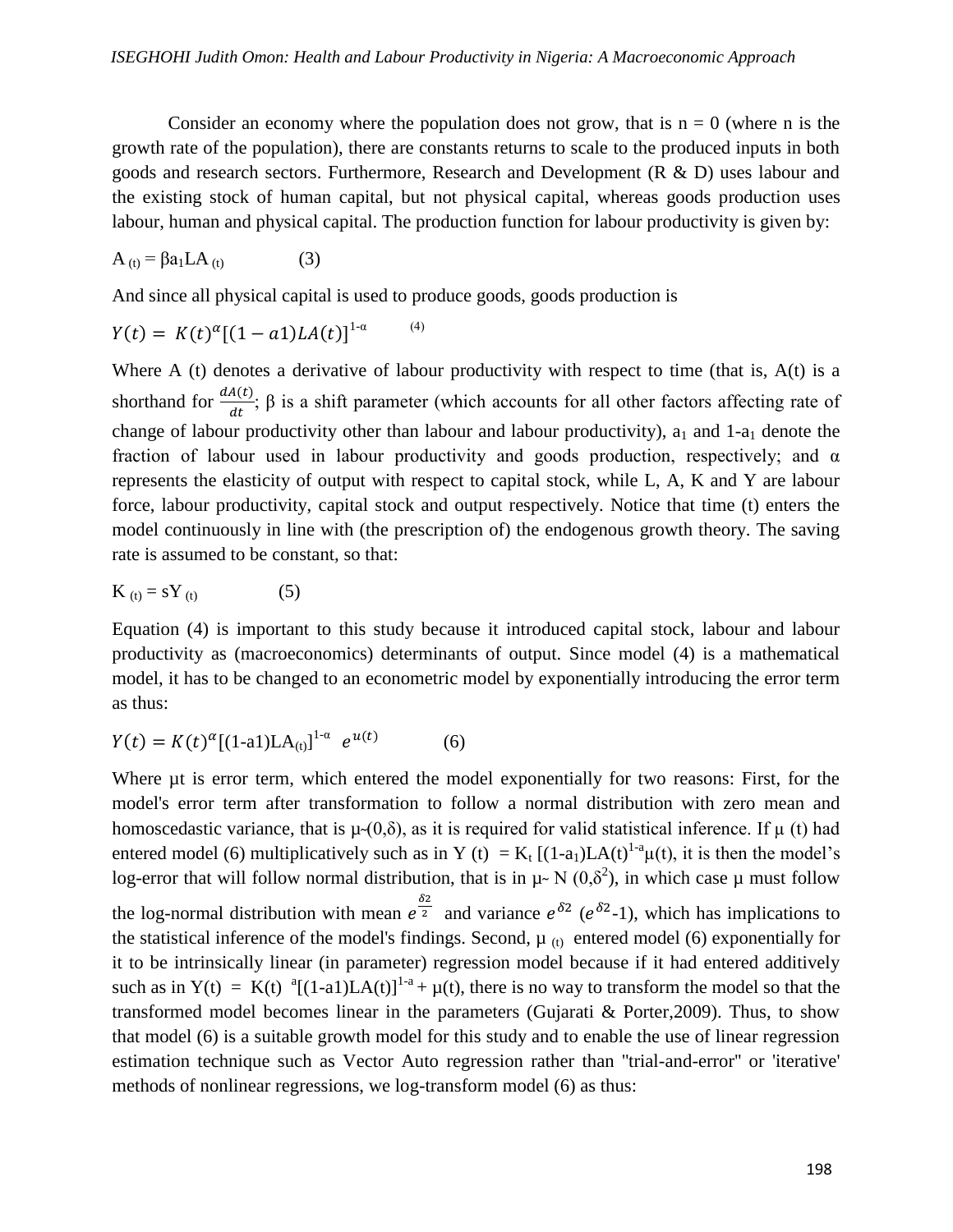$$
1nY(t) = 1n[K(t)^{\alpha} [ (1-a_1)LA_{(t)}]^{1-\alpha} e^{u(t)}
$$
 (7)

So,

$$
1nY(t) = \alpha 1nK(t) + (1 - \alpha) \ln(1 - a1) + (1 - \alpha) 1nL + A_{(t)} + \mu(t) 1n\tag{8}
$$

then,

$$
1nY(t) = \alpha 0 + \alpha 1nK(t) + (1 - \alpha)1nL + A_{(t)} + \mu(t) 1n\tag{9}
$$
  
where  $\alpha 0 = (1 - a1) \ln(1 - \alpha) = a$  constant,  $A_{nd \text{Ln}e} = 1$ .

Then again, to measure output per man, a measure of labour productivity, we will use per capita income derived in growth model by dividing model (4) by labour, L, as thus:

$$
\frac{Y(t)}{L(t)} = \frac{K(t)^{\alpha}[(1-\alpha t)LA(t)]^{(1-\alpha)}}{L(t)} = \frac{Y(t)}{L(t)} = K(t)^{\alpha}[(1-\alpha t)LA(t)]^{1-\alpha}[L(t)]^{1-\alpha}
$$
\nThen, 
$$
\frac{Y(t)}{L(t)} = k(t)^{\alpha} (1-\alpha t)^{1-\alpha} A(t)^{1-\alpha} L(t)^{1-\alpha-1}
$$
\n(i1)  
\ni.e. 
$$
\frac{Y(t)}{L(t)} = k(t)^{\alpha} (1-\alpha t)^{1-\alpha} A(t)^{1-\alpha} L(t)^{-\alpha}
$$
\n(12)  
\n
$$
y(t) = k(t)^{\alpha} (1-\alpha t)^{1-\alpha} A(t)^{1-\alpha} L(t)^{-\alpha} e^{\varpi t}
$$
\n(13)

Where:  $y(t)$  denotes output per man (a proxy for labour productivity), and where  $\varpi t$ is the error term introduced exponentially into the model for the same reason as in model (6)

We divided output by labour as our measure of productivity because output per man or per capita means per head/population. The population of interest here is the population of the working-age and precisely the labour force because Blanchard (1997) opines that people who are not working and are not looking for employment are not regarded as unemployed, hence they are not counted among the labour force. Blanchard (1997) calls these people discouraged workers. Thus, our derivative of the per capita output as a measure of labour productivity in the model (13) is quite a reasonable approximation.

Log-transformation of model (13) yields:

$$
\text{Ln } y(t) =_{\ln\left[k\left(t\right)^{\alpha}(1-\alpha 1)^{(1-\alpha)}A(t)^{(1-\alpha)}L(t)^{(-\alpha)}e^{\varpi t}\right]
$$
\n(14)

Ln y(t) =  $\alpha \ln K(t) + (1-\alpha) \ln A(t) + (1-\alpha 1) \ln ((1-\alpha) - \alpha \ln L(t) + \varpi t$  -(15)Thus,  $\ln y(t) = \alpha 1_{+(1-\alpha)} \ln A(t) + \alpha \ln K(t) + \alpha \ln L(t) + \varpi t$  - - - - -(16)

Where  $\alpha$ 1 =  $(1 - \alpha)$ 1n  $(1 - \alpha)$  = a constant, and 1ne = 1

Now, assumes the growth rate of labour to be equal to zero, that is,  $\frac{dlnL(t)}{dt} = \frac{dL(t)}{dt}$  $\frac{L(t)}{dt}$ /L(t) = n= 0,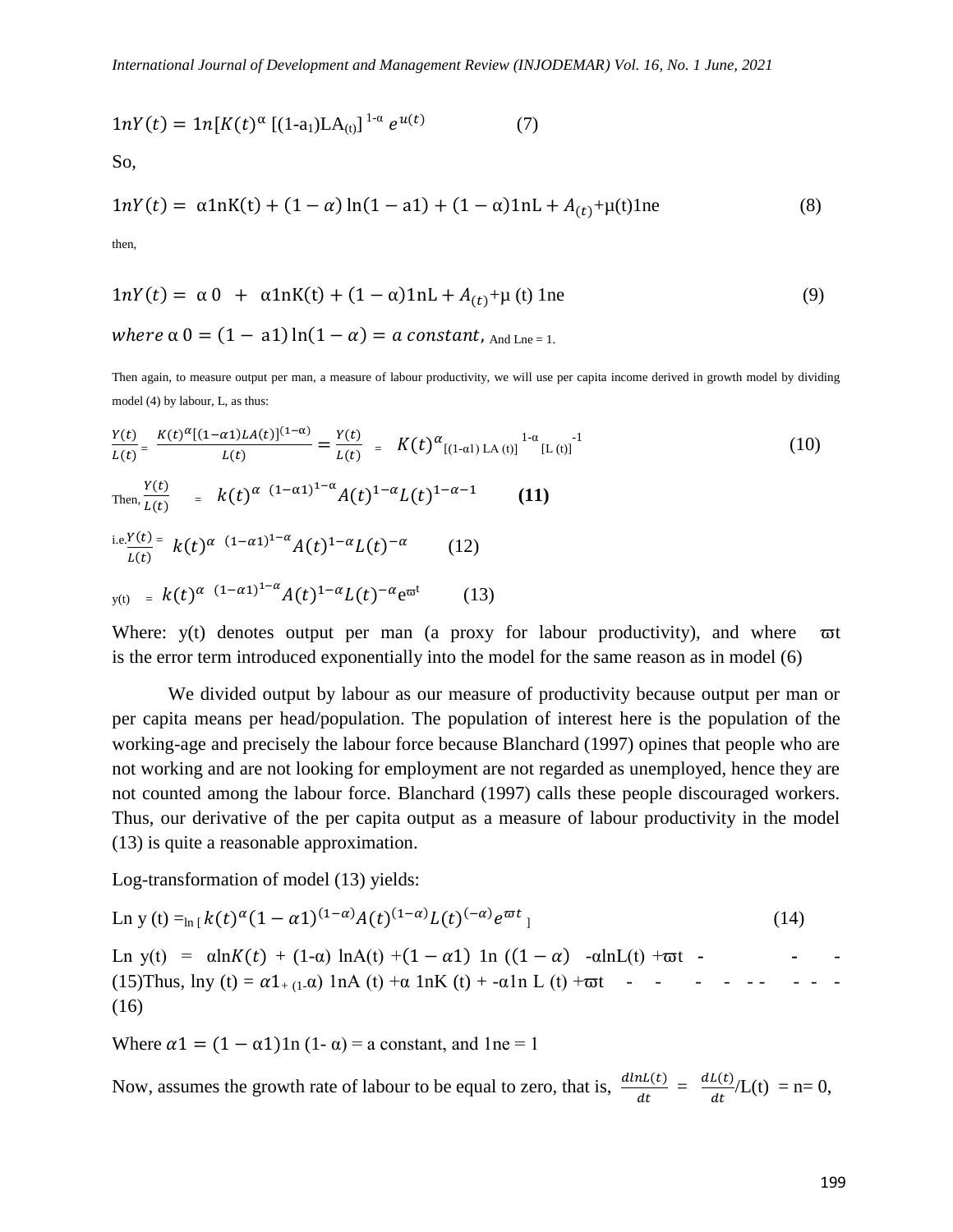Then the two most interesting models for this study-model (9) and (16)- will reduce respectively to:

$$
ln y(t) = \alpha 0 + (1 - \alpha) \text{LnA}(t) + \alpha lnK + \mu_t
$$
 (17)  
And,  $ln y(t) = \alpha 1 + (1 - \alpha) \text{LnA}(t) + \alpha lnK + \varpi t$  (18)

Note that transformations that yielded equations (17) and (18) were done also to justify the rationale behind the logging of some variables in this study. Finally, substituting equation 2 or 3 into either 17 or 18, so that human capital H and by consequence, health enters the model, we have:

$$
ln y(t) = \alpha 0 + (1 - \alpha) LnH(t) + \alpha lnK + \mu_t(19)
$$
  
And,  $ln y(t) = \alpha 0 + (1 - \alpha) \ln H(t) + \alpha lnK + \varpi t$  (20)

Thus the equations 19 or 20 will serve as the fundamental equation adopted for this study. It simply shows that human capital in the form of health is an important determinant of labour productivity.

## **3.2 Model Standard, Data and Econometrics Results**

Lately, researchers have begun to examine the interrelationship among macroeconomic variables using the powerful and versatile techniques known as Vector Auto regression (VAR), which was pioneered by Sim (1980a &b) (Iyoha, 2015; Sede and Ahuru, et al; 2017). VAR is attractive as it deals with the interrelationship among macroeconomic variables treating all the variables as endogenous. It has been proved that VAR is a powerful tool for the analysis of time series data, and evaluation of short and long-run dynamics. This research therefore, explored the powerful tools to explicate the intricate links between health and labour productivity. The study utilized unit root tests, cointegration tests and forecasting error variance decomposition to explore the complex interrelationship among health status, macroeconomic variables and labour productivity in Nigeria. This study posits a six variable-VAR model which includes output per worker (**OUT\_L**), secondary school enrolment rate (SSER), Gross Fixed Capital Formation (GFCF), Malaria Cases(MC), Life Expectancy Rate at birth (LER), and the proportion of people under nourished (UN).

## **3.4 Data and its Sources**

Quarterly data covering the period 2000Q1 to 2018 Q4 were utilized and they were output per worker (**OUT\_L**), secondary school enrolment rate (SSER), Gross Fixed Capital Formation (GFCF), Malaria Cases(MC), Life Expectancy Rate at birth (LER), and the proportion of people under nourished (UN). Table 1 shows the various sources of the data and brief description for them.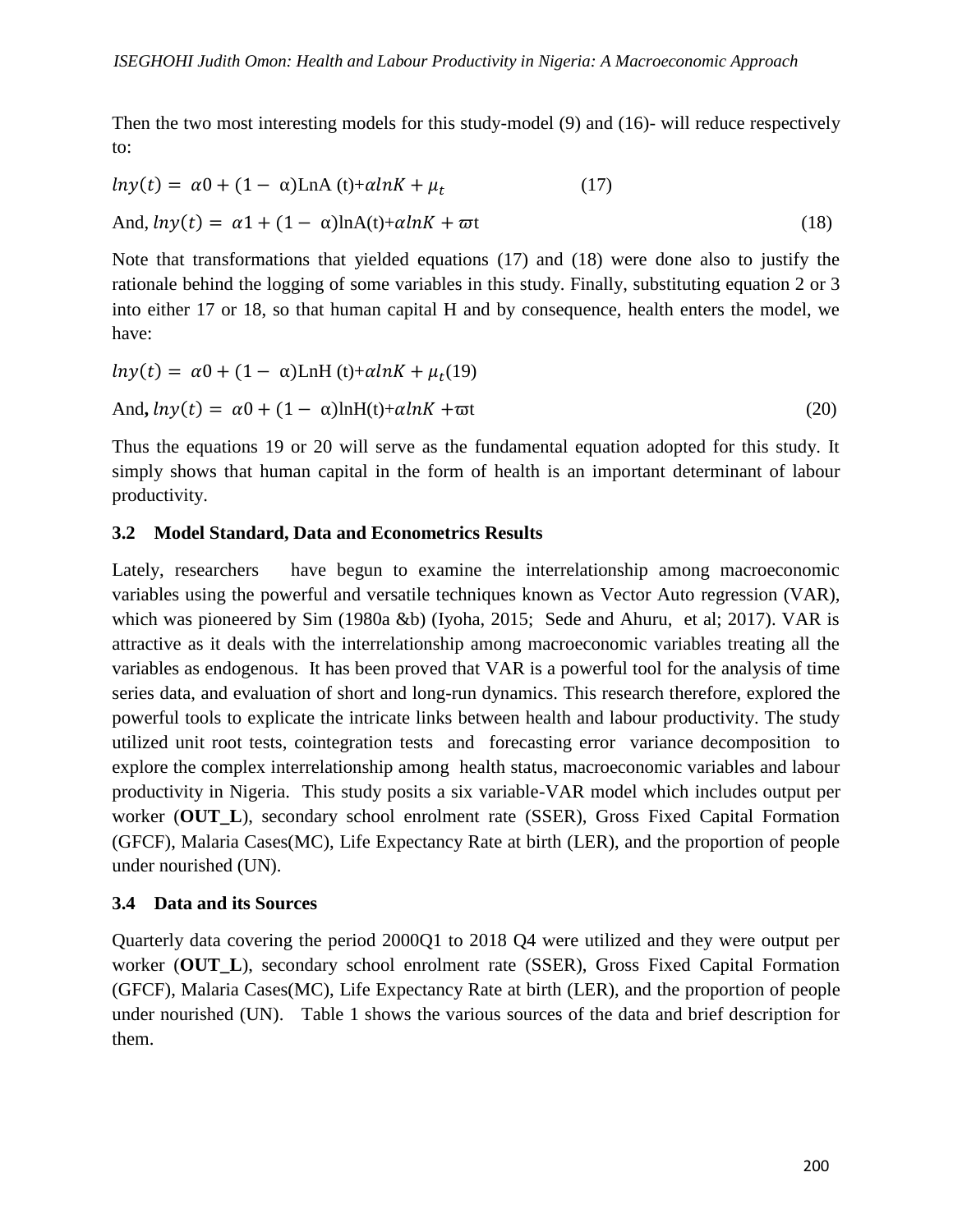| <b>Variables</b>                                     | <b>Description</b>                                                                                                                                                                                           | <b>Sources</b>                                    |
|------------------------------------------------------|--------------------------------------------------------------------------------------------------------------------------------------------------------------------------------------------------------------|---------------------------------------------------|
| Output<br>worker<br>per<br>$(OUT_L)$                 | It is total output divided by the<br>number of labour force.                                                                                                                                                 | International labour organization<br>(II.0, 2018) |
| capital<br>Gross<br>fixed<br>formation (GFCF)        | Gross capital formation (formerly<br>gross domestic investment) consists of<br>outlays on additions to the fixed assets<br>of the economy plus net changes<br>in the level of inventories.                   | Central Bank Statistical Bulletin<br>(CBN, 2018)  |
| Secondary s<br>school<br>enrolment<br>rate<br>(SSER) | Secondary school enrollment is the<br>proportion of the population of the<br>official age for secondary education<br>according to national regulations who<br>are actually enrolled in secondary<br>schools. | World<br>Development<br>Indicators<br>(WDI)       |
| Malaria cases (MCs)                                  | Measure the prevalence of malaria                                                                                                                                                                            | Health<br>World<br>Organization<br>Website (WHO)  |
| Life expectancy rate at<br>birth (LER)               | Life expectancy at birth indicates the<br>number of years a newborn infant<br>would live if prevailing patterns of<br>mortality at the time of its birth were<br>to stay the same throughout its life.       | World<br>Development<br>Indicators<br>(WDI)       |
| of<br>Proportion<br>under<br>nourished people (UN)   | It shows the proportion of Nigerians<br>that are undernourished                                                                                                                                              | World<br>Indicators<br>Development<br>(WDI)       |

**Table 1: Variables Description and Sources**

**Source: Authors Computation (2021).**

## **3.5 Econometric Estimations Results**

In This section of the study the results of the estimated models are present. The results presented in the order of descriptive statistics, unit root, co-integration tests, the VAR estimates, Forecasting error variance decomposition and Impulse Response Functions.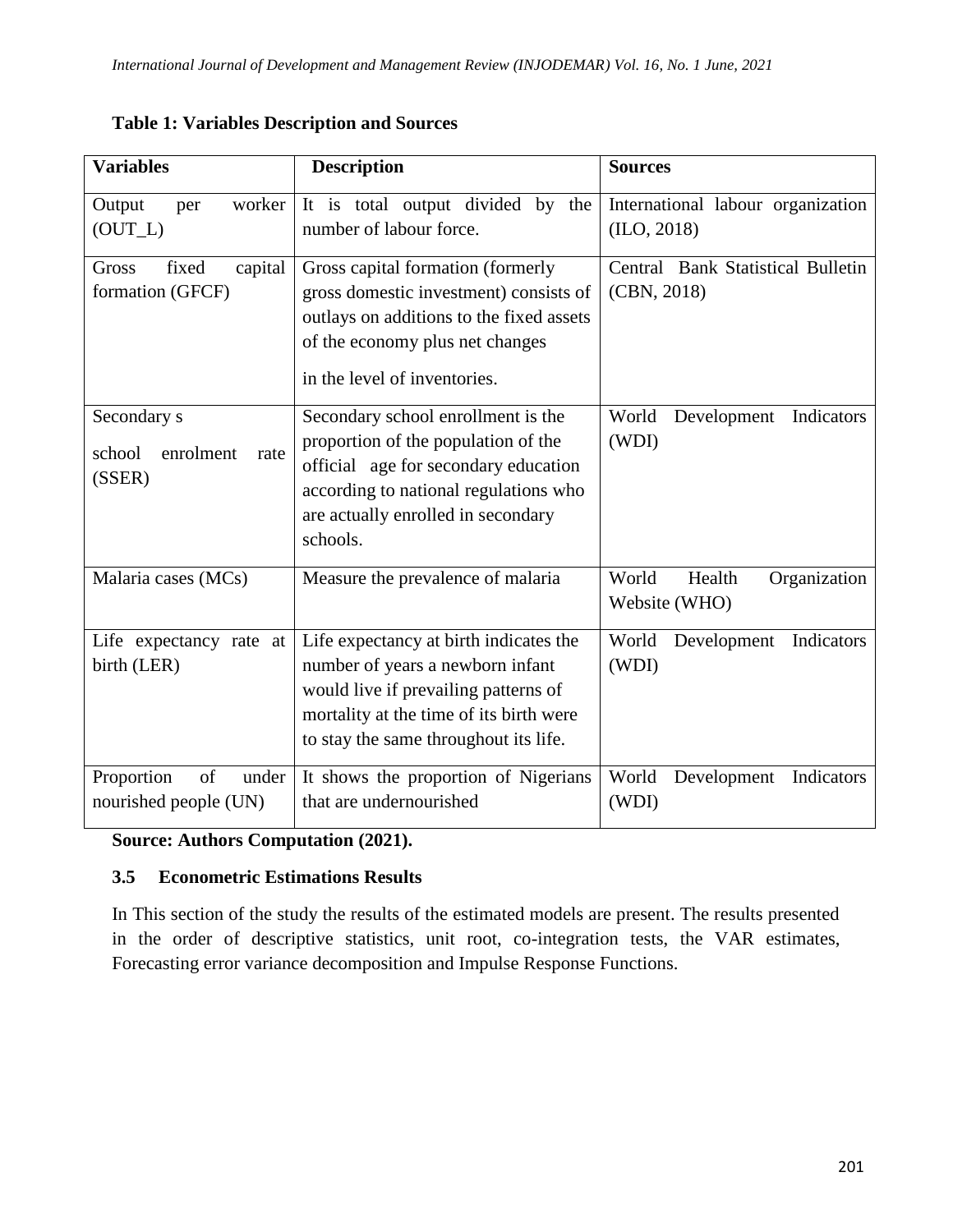|                 | OUT L        | <b>SSER</b> | <b>GFCF</b>  | <b>UN</b> | <b>MC</b>    | <b>LER</b>  |
|-----------------|--------------|-------------|--------------|-----------|--------------|-------------|
| Mean            | 15176.95     | 37.29263    | 5356.777     | 8.268421  | 3296756.     | 50.21579    |
| Median          | 14971.00     | 35.09000    | 3050.580     | 7.800000  | 3183072.     | 50.40000    |
| Maximum         | 19728.00     | 46.76000    | 16908.13     | 13.80000  | 6757961.     | 54.00000    |
| Minimum         | 9429.000     | 24.46000    | 331.0600     | 6.000000  | 0.000000     | 46.30000    |
| Std. Dev.       | 3504.828     | 6.785831    | 5648.431     | 2.345390  | 2442151.     | 2.534090    |
| <b>Skewness</b> | $-0.047501$  | $-0.302003$ | 0.933486     | 1.143817  | $-0.102645$  | $-0.100640$ |
| Kurtosis        | 1.671370     | 1.738497    | 2.245928     | 3.359045  | 1.604674     | 1.647916    |
| Jarque-Bera     | 5.618567     | 6.194671    | 12.83834     | 16.98025  | 6.298753     | 5.917376    |
| Probability     | 0.060248     | 0.045169    | 0.001630     | 0.000205  | 0.042879     | 0.051887    |
| Sum             | 1153448.     | 2834.240    | 407115.0     | 628.4000  | $2.51E + 08$ | 3816.400    |
| Sum Sq. Dev.    | $9.21E + 08$ | 3453.563    | $2.39E + 09$ | 412.5642  | $4.47E + 14$ | 481.6211    |
| Observations    | 76           | 76          | 76           | 76        | 76           | 76          |

#### **Table 2: Descriptive statistics**

**Source: Authors Computation (2021).**

The descriptive statistics of the data employed in this study is presented in Table 1. The average output per worker is 15176.95, which is relatively high given that its maximum value is 19728.00. Output per man has a standard deviation of 3504.828, which shows wide dispersion around its mean value. The mean value of secondary school enrolment rate is 35.09000, which is low and its standard deviation of 6.785831 shows that the series is tightly clustered around its mean value. The mean value of the proportion of under nourished persons (8.268421), and life expectancy rate (50.21579), shows that an infinitesimal proportion of Nigerians are malnourished, while the life expectancy rate for Nigeria is low. With the exemption of gross fixed capital formation and the proportion of malnourished Nigerians, all other macroeconomic variables are negatively skewed. Only the proportion of malnourished Nigerians has normal kurtosis. The jarque Statistics showed that all the variables are normally distributed.

#### **3.6 Unit root tests**

Since the study uses economic time series data, it is advisable to begin by verifying the time series properties of the variables employed. In order to test for the stationarity of the variables used in this study, unit root testing of all the macroeconomic variables was conducted using both Augmented Dickey-Fuller and Phillip-Perron approaches. Both approaches were considered the most reliable tests of stationarity for economic time series variables. The unit root tests were conducted using eview 7.0. The results are presented in Table 3.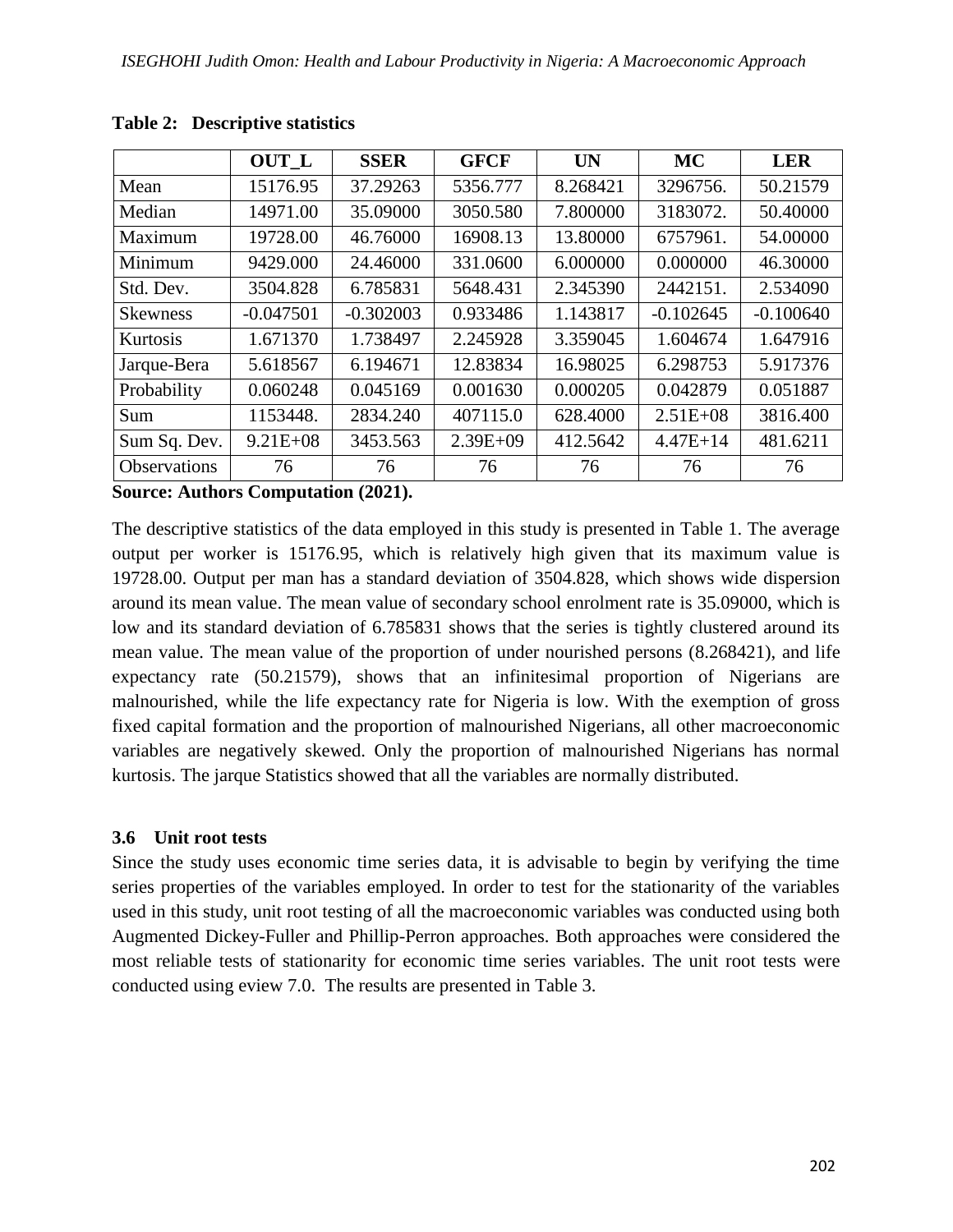|                  | <b>Unit Root Test using Augmented Dickey Fuller</b> |                  |                                                                |                    |                                                     | <b>Unit Root Test using Philip-Perron</b> |                                                                |               |  |
|------------------|-----------------------------------------------------|------------------|----------------------------------------------------------------|--------------------|-----------------------------------------------------|-------------------------------------------|----------------------------------------------------------------|---------------|--|
| <b>Variables</b> | <b>Test statistic for</b><br>variables in levels    |                  | <b>Test statistics for</b><br>variables in first<br>difference |                    | <b>Test statistic for</b><br>variables in<br>levels |                                           | <b>Test statistics for</b><br>variables in first<br>difference |               |  |
|                  | <b>Without</b><br>trend                             | With<br>trend    | <b>Without</b><br>trend                                        | With trend         | Without<br>trend                                    | With<br>trend                             | <b>Without</b><br>trend                                        | With<br>trend |  |
| <b>NOUT_L</b>    | $-2.41$ $(-$                                        | $\blacksquare$   | $-21.49(-)$                                                    | $-21.39(-)$        | $-2.32(-)$                                          | $0.84(-)$                                 | $-10.11(-$                                                     | $-13.50(-$    |  |
|                  | 2.90)                                               | 1.12(3.49)       | $2.90)*$                                                       | $3.47)*$           | 2.90)                                               | 3.41)                                     | $2.90)*$                                                       | $3.47)*$      |  |
| <b>NGFCF</b>     | $-0.66(-$                                           | $-2.48(-)$       | $-4.53(-)$                                                     | $-4.36(-3.71)^{*}$ | $0.52(-$                                            |                                           | $-4.72(-$                                                      | $-4.52(-$     |  |
|                  | 3.08)                                               | 3.69)            | $3.05)*$                                                       |                    | 3.04)                                               | 2.51(3.<br><b>69</b> )                    | $3.05)*$                                                       | $3.71)*$      |  |
| <b>NLER</b>      | $18.12(-$                                           | $0.525(-$        | $-91.49(-$                                                     | $79.60(-$          | $1.28(-)$                                           | $-2.26(-)$                                | $-12.34(-$                                                     | $-11.71(-$    |  |
|                  | $3.08)*$                                            | 3.759)           | $3.09)*$                                                       | $3.76*$            | 3.04)                                               | 3.47)                                     | $2.90)*$                                                       | $3.47)*$      |  |
| <b>NMC</b>       | $-1.26(-)$                                          | $-1.799(-$       | $-7.38(-$                                                      | $-7.34(-3.49)$ *   | $-1.26(-)$                                          | $-1.84(-)$                                | $-27.80(-$                                                     | $-7.34(-)$    |  |
|                  | 2.90)                                               | 3.494)           | $(2.92)^{*}$                                                   |                    | 2.92)                                               | 3.49)                                     | $(2.92)^{*}$                                                   | $(3.49)*$     |  |
| <b>NUN</b>       | $-0.92(-$                                           | $\blacksquare$   | $-18.55(-$                                                     | $-4.88(-3.48)*$    | $-2.01(-$                                           | $-2.16(-)$                                | $-8.74(-$                                                      | $-8.89(-$     |  |
|                  | 2.90)                                               | 1.228(3.4<br>74) | $2.90)*$                                                       |                    | 2.90)                                               | 3.47)                                     | $2.90)*$                                                       | $3.47)*$      |  |
| <b>NSSER</b>     | $-2.00(-$                                           | $-2.164(-$       | $-7.16(-$                                                      | $-8.87(-3.47)^*$   | $0.85(-)$                                           | $-0.12(-)$                                | $-8.63(-$                                                      | $-10.16(-$    |  |
|                  | 2.90)                                               | 3.471)           | $2.91)*$                                                       |                    | 2.90)                                               | 3.47)                                     | $2.90)*$                                                       | $3.47)*$      |  |

**Table 3: Unit Root Test using Augmented Dickey Fuller and Philip-Perron**

**Source: Authors Computation (2021).**N: natural logarithms; \*Variables that are stationary

- Values outside the bracket are ADF statistics, while those in parenthesis are the critical values

The unit root analysis was conducted with the use of ADF and P-P both with trend and without trend. Also, analyses were conducted both at levels and first difference. Concerning ADF results, for level and without trend only LER was stationary, but none of the variables was stationary at levels with trend. However, when the variables were differenced, all the variables became stationary, both with trend and without trend. Analysis of the P-P result revealed that none of the variables was stationary at levels both without trend and with trend analyses. However, at first difference, all the variables became stationary. The variables used for the analysis can be said to be integrated of order one.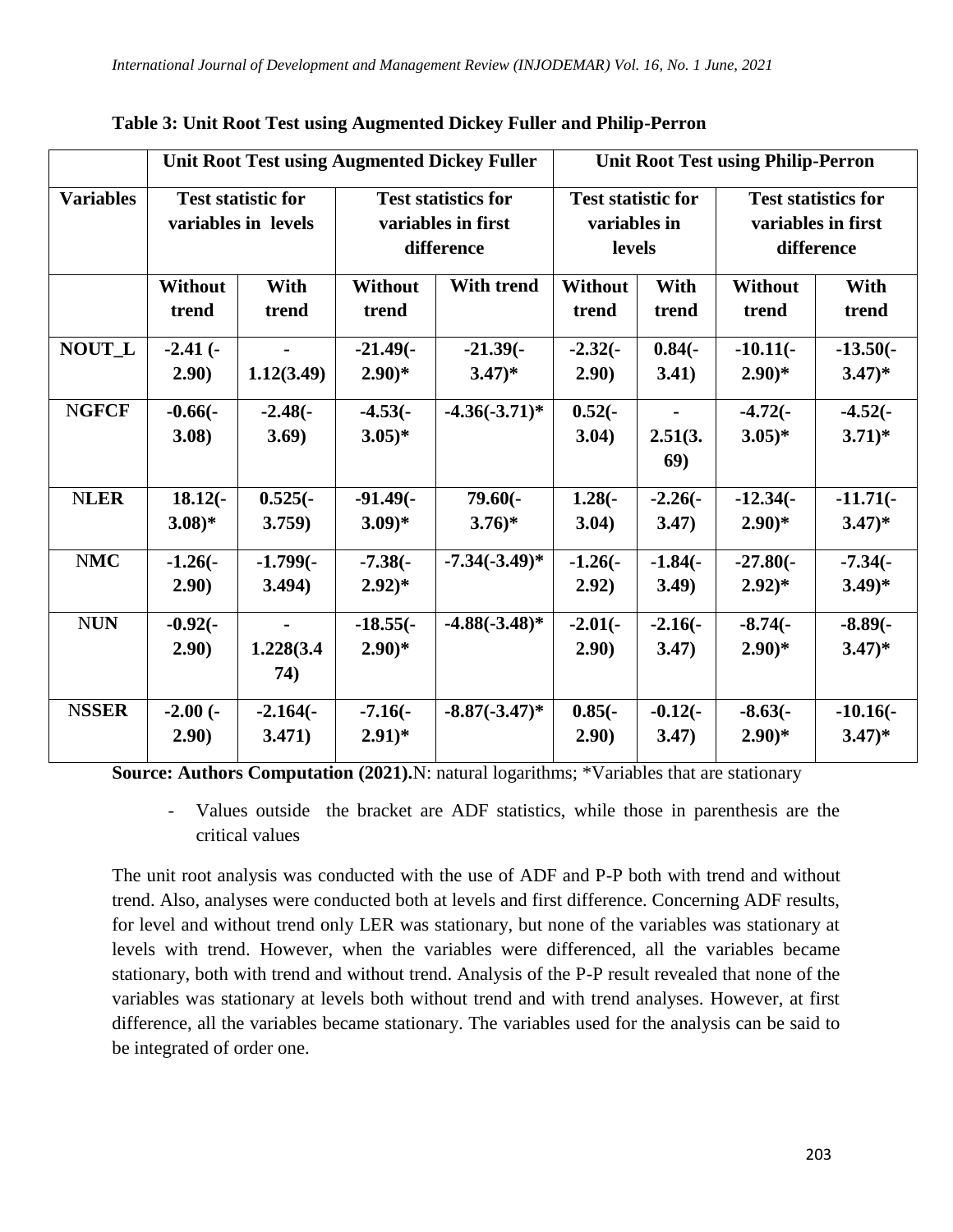## **3.7 Co-integration Test**

|                                        |              | t-Statistic | Prob $*$ |
|----------------------------------------|--------------|-------------|----------|
| Augmented Dickey-Fuller test statistic |              | $-2.827934$ | (1.0609) |
| Test critical values: 1% level         |              | $-3.555023$ |          |
|                                        | 5% level     | $-2.915522$ |          |
|                                        | $10\%$ level | $-2.595565$ |          |

# **Table 4 : Cointegration test results of : NOUT\_L NGFCF NLER NMC NSSER NUN**

\*MacKinnon (1996) one-sided p-values.

## **Source: Authors Computation (2021).**

The Engel -Granger cointegration tests result is presented in Table 4, and it showed that there is at least one long-run relationship (determined at the point where the test statistics is greater than the 90% critical value) between the dependent variable and the independent variables. The evidence of long-run cointegration relationship rules out spurious correlations and it implies that at least one direction of influence can be established among the variables (Ighodaro, 2015).

## **3.8VAR Lags Selection Criteria**

In the specification of an optimal lag length, one of the challenges faced is that if the chosen lag length is too small, it may be possible that the model is wrongly specified due to omission of relevant variables and if too large the model may be over parameterized resulting in the loss of degrees of freedom. In the literature, a model with relatively large number of parameters will generate residuals that approach the white noise process, but might not be parsimonious on the other hand. A model with over restricted parameters may likely be parsimonious, but may not produce residuals that are random enough to approach white noise process. The above problem implies that there is the need to select an optimal lag length. The Ackaike Information criteria (AIC), Schwartz Bayesian Information criteria (SIC), Hannan Quinn (HQ) are identified in the literature as appropriate optimal lag selection criteria. The lag selection result is presented in table 5. The AIC and SC revealed that the optimal lag length is two.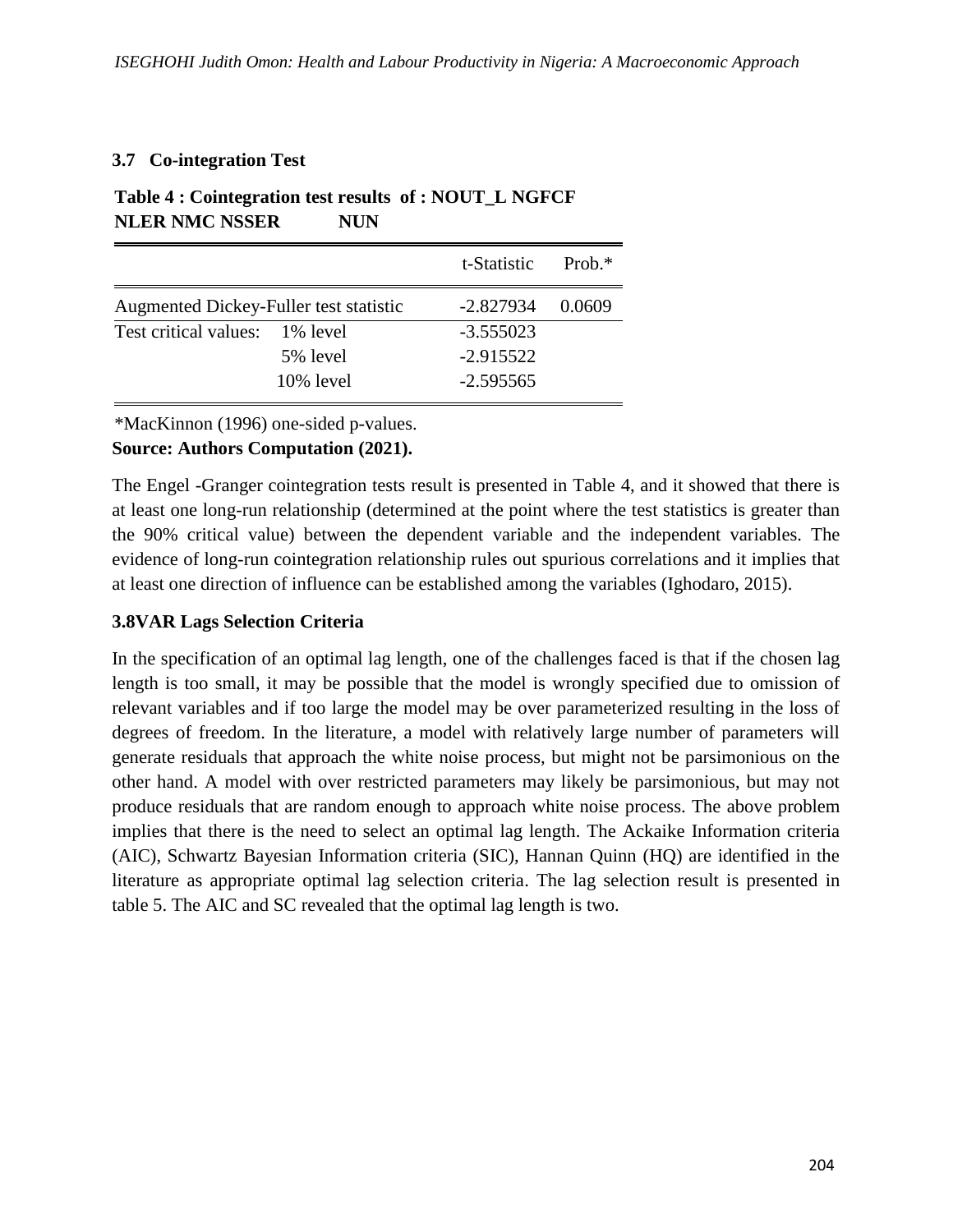## **Table 5: VAR lag Selection Criteria**

| Lag      | LogL     | LR        | <b>FPE</b>  | <b>AIC</b>   | <b>SC</b>    | HQ           |
|----------|----------|-----------|-------------|--------------|--------------|--------------|
| $\theta$ | 369.3070 | NA.       | 1.97e-14    | $-14.53228$  | $-14.30284$  | $-14.44491$  |
|          | 637.2748 | 460.9046  | 1.86e-18    | $-23.81099$  | $-22.20489$  | $-23.19938$  |
| 2        | 647.4349 | 15.03698  | 5.56e-18    | $-22.77740*$ | $-19.79464*$ | $-21.64155$  |
| 3        | 668.4336 | 26.03841  | $1.20e-17$  | $-22.17734$  | $-17.81793$  | $-20.51726$  |
| 4        | 894.7749 | 226.3412  | 8.40e-21    | $-29.79099$  | $-24.05493$  | $-27.60667$  |
| 5        | 969.3474 | 56.67511* | $3.50e-21*$ | $-31.33390$  | $-24.22117$  | $-28.62533*$ |
| 6        | 984.0817 | 7.661827  | $2.91e-20$  | $-30.48327$  | $-21.99388$  | $-27.25046$  |

Endogenous variables: NOUT\_L NGFCF NLER NMC NSSER NUN

\* indicates lag order selected by the criterion

LR: sequential modified LR test statistic (each test at 5%

level)

FPE: Final prediction error

AIC: Akahike information criterion

SC: Schwarz information criterion

HQ: Hannan-Quinn information criterion

**Source: Authors Computation (2021).**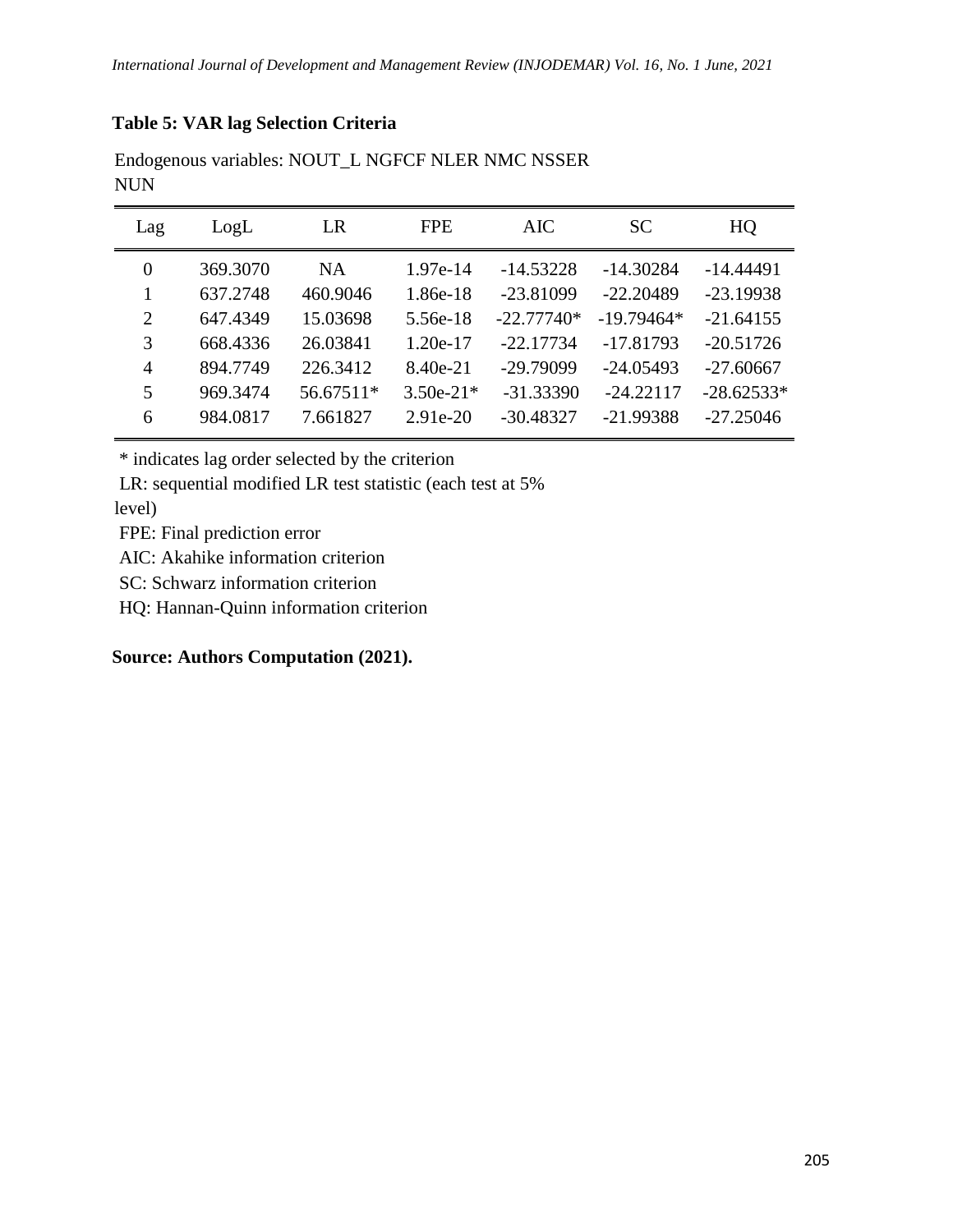| <b>Variables</b>                                                               | <b>NOUT L</b>           | <b>NGFCF</b> | <b>LER</b>  | MC           | <b>SSER</b>  | <b>UN</b>    |
|--------------------------------------------------------------------------------|-------------------------|--------------|-------------|--------------|--------------|--------------|
| $NOUT_L(-1)$                                                                   | 0.852                   | 0.026        | 0.004       | 0.200        | $-0.066$     | $-0.221$     |
|                                                                                |                         | (0.008)      |             | (0.118)      | $(-0.087)$   |              |
|                                                                                | $(2.053)$ **            |              | $(2.055)**$ |              |              | $(2.398)$ ** |
| $NOUT_L(-2)$                                                                   | 0.150                   | 2.647        | 0.005       | 0.033        | 0.396        | $-0.629$     |
|                                                                                | (0.351)                 | (0.784)      | (0.073)     | (0.019)      | (0.505)      | $(-1.096)$   |
| $NGFCF(-1)$                                                                    | $-0.007$                | 0.746        | 0.000       | 0.015        | $-0.012$     | $-0.002$     |
|                                                                                | $(-0.249)$              | (3.574)      | (0.000)     | (0.135)      | $(-0.244)$   | $(-0.049)$   |
| $NGFCF(-2)$                                                                    | $-0.009$                | $-0.284$     | 0.000       | $-0.013$     | 0.011        | $-0.006$     |
|                                                                                | $(-0.328)$              | $(-1.234)$   | (0.000)     | $(-0.113)$   | (0.218)      | $(-0.176)$   |
| $LER(-1)$                                                                      | $-0.617$                | $-2.427$     | 0.673       | $-1.932$     | 0.477        | $-0.896$     |
|                                                                                | $(-0.303)$              | $(-0.151)$   | (2.069)     | $(-0.232)$   | (0.128)      | $(-0.328)$   |
| $LER(-2)$                                                                      | 1.217                   | 7.419        | 0.259       | 1.528        | 0.296        | 3.271        |
|                                                                                | (0.593)                 | (0.459)      | (0.793)     | (0.182)      | (0.079)      | (1.189)      |
| $MC(-1)$                                                                       | $-0.003$                | 0.056        | 0.000       | 0.764        | $-0.017$     | $-0.002$     |
|                                                                                | $(-2.051)$              | (0.127)      | $(-0.039)$  |              | $(-0.166)$   | $(-0.023)$   |
|                                                                                |                         |              |             | $(3.365)$ ** |              |              |
| $MC(-2)$                                                                       | $-0.017$                | $-0.182$     | 0.001       | $-0.072$     | $-0.079$     | $-0.004$     |
|                                                                                | $(-2.299)$              | $(-0.415)$   | (0.099)     | $(-0.317)$   | $(-0.782)$   | $(-0.007)$   |
| $SSER(-1)$                                                                     | $-0.015$                | $-0.872$     | 0.005       | 0.267        | $-0.217$     | 0.074        |
|                                                                                | $(-0.102)$              | $(-0.073)$   | $(-0.014)$  | $(-0.244)$   | $(3.054)$ ** | $(-0.124)$   |
| $SSER(-2)$                                                                     | $-0.021$                | $-0.872$     | 0.005       | 0.267        | $-0.217$     | 0.074        |
|                                                                                | $(-0.147)$              | $(-0.763)$   | (0.211)     | (0.452)      | $(-0.818)$   | (0.382)      |
| $UN(-1)$                                                                       | 0.015                   | 0.128        | 0.000       | $-0.053$     | 0.049        | 0.713        |
|                                                                                | (0.100)                 | (0.107)      | (0.000)     | $(-0.086)$   | (0.176)      | $(3.516)$ ** |
| $UN(-2)$                                                                       | $-0.029$                | $-0.045$     | $-0.005$    | $-0.439$     | $-0.119$     | 0.276        |
|                                                                                | $(-0.198)$              | $(-0.038)$   | $(-0.229)$  | $(-0.714)$   | $(-0.431)$   | (1.369)      |
| R <sub>2</sub>                                                                 | 0.984                   | 0.962        | 0.990       | 0.940        | 0.937        | 0.950        |
| <b>ADJ R2</b>                                                                  | 0.979                   | 0.950        | 0.987       | 0.923        | 0.918        | 0.935        |
| <b>F-stat</b>                                                                  | 207.307                 | 85.486       | 349.276     | 53.736       | 50.49        | 64.959       |
|                                                                                | standscalculated values |              |             |              |              |              |
| *, **, *** respectively represents significant coefficient at 1%, 5%, and 10%. |                         |              |             |              |              |              |

## **Table 6: VAR Estimates Result**

**( ) stands for t calculated values**

**\*, \*\*, \*\*\* respectively represents significant coefficient at 1%, 5%, and 10%.**

#### **Source: Authors Computation (2021).**

The VAR estimates are presented in Table 6. Remember that all the coefficients are elasticities given that the logs of the variables were used. The result revealed that one time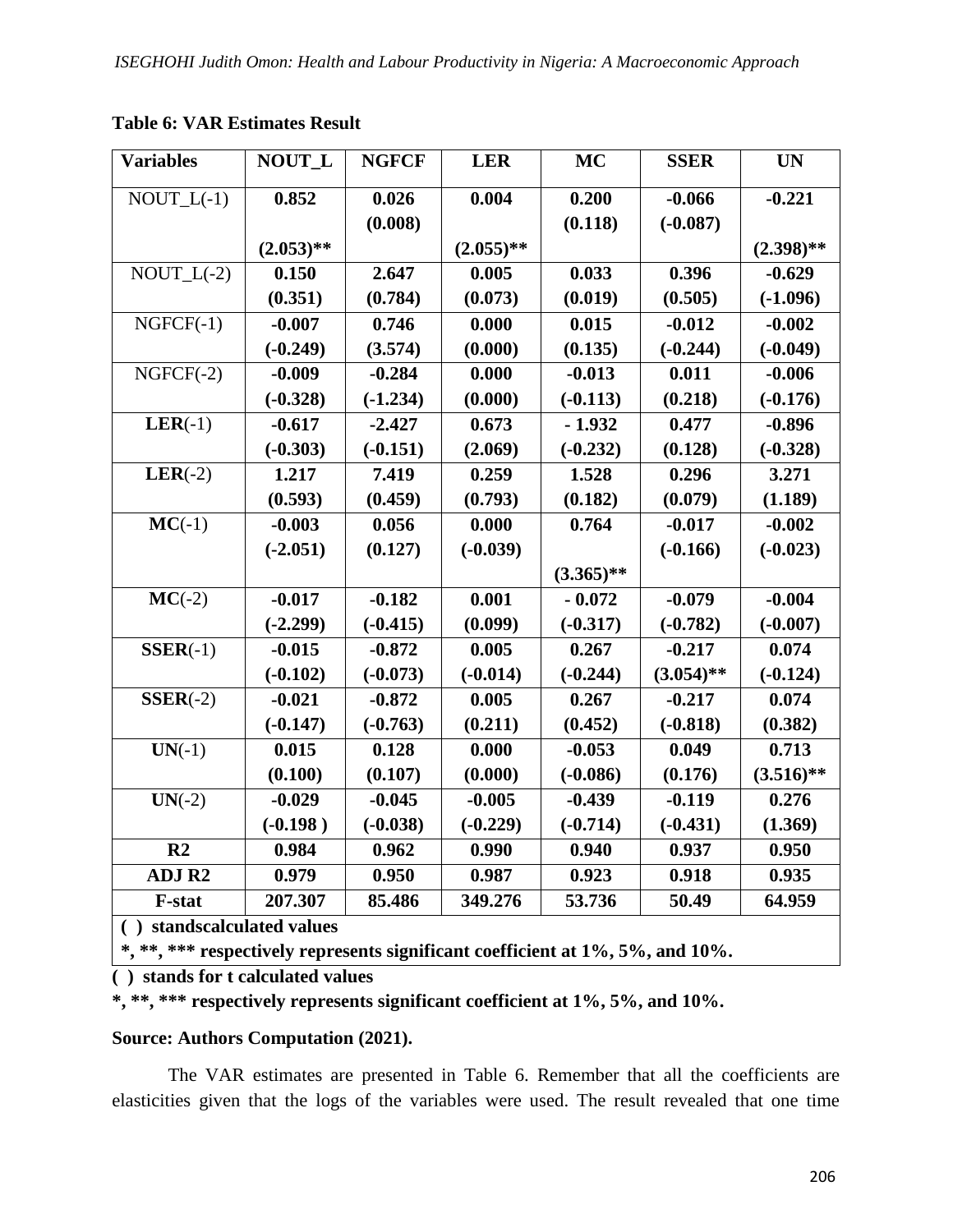lagged value of all the variables have significant effect on its own current value. The coefficients of determination range from 0.937 to 0.984, which shows that the entire estimated models have impressive goodness-of-fit and high explanatory power. The adjusted coefficient of determination ranges from 0.918 to 0.987, which reflects a set of models that have high predictive ability. The F-statistics for the six estimated models show that a significant linear relationship exists between the dependent variable and the included regressors for each model. One time lagged value of output per worker has significant positive effect on current value of output per worker, showing that output per worker has self-feeding effect. Both one time and two times lagged value of secondary school enrolment has positive coefficients in output per man equation, but it is not significant. One and two time lagged values of malaria cases have significant negative effect on output per man. One time lagged value of output per worker has significant positive effect on life expectancy rate at birth. On the other hand, two time lagged value of output per man has significant negative effect on the proportion of the population that is undernourished.

## **3.9 Forecasting Error Variance Decomposition (FEVD)**

The variance decomposition estimates are used to determine the contribution of each sector to the changes in other sectors. From the variance decomposition result, it can be seen that a large proportion of the variance decomposition in each of the variables is due to own shock.

In Appendix I, the variance decomposition for output per worker shows that it accounted for 100% of its own shock in period one. By the tenth period, contribution to own shock stood at 87.8%. Life expectancy rate made modest contribution to the variance of output per worker. Its contribution increases consistently until it peaked at 8.38% by the tenth period.

In Appendix II, the variance decomposition of gross fixed capital formation shows that it contributed 62.12% to its own shock by the first period. However, its own contribution decreases consistently throughout the period until it stood at 33.16%. Secondary school enrolment rate made a modest contribution to the variance of gross fixed capital formation. By the third period its contribution was 1.35% and rose to 4.51% by the tenth period. Output per worker made an impressive contribution to the variance of gross fixed capital formation. Its contribution started with 37.88% by the first period and rose to 59.19% by the tenth period.

In Appendix III, the variance decomposition of life expectancy rate at birth is presented. The variance of life expectancy rate at birth is predominantly influenced by output per worker. By the tenth period, the contribution of output per man to the variance of life expectancy rate at birth stood at 69.65%, while contribution to own shock stood at 26.72%. Both secondary school enrolment rate and the proportion of malnourished people made an insignificant contribution to the variance of life expectancy rate at birth. Their contributions respectively stood at 1.10% and 1.34% by the tenth period.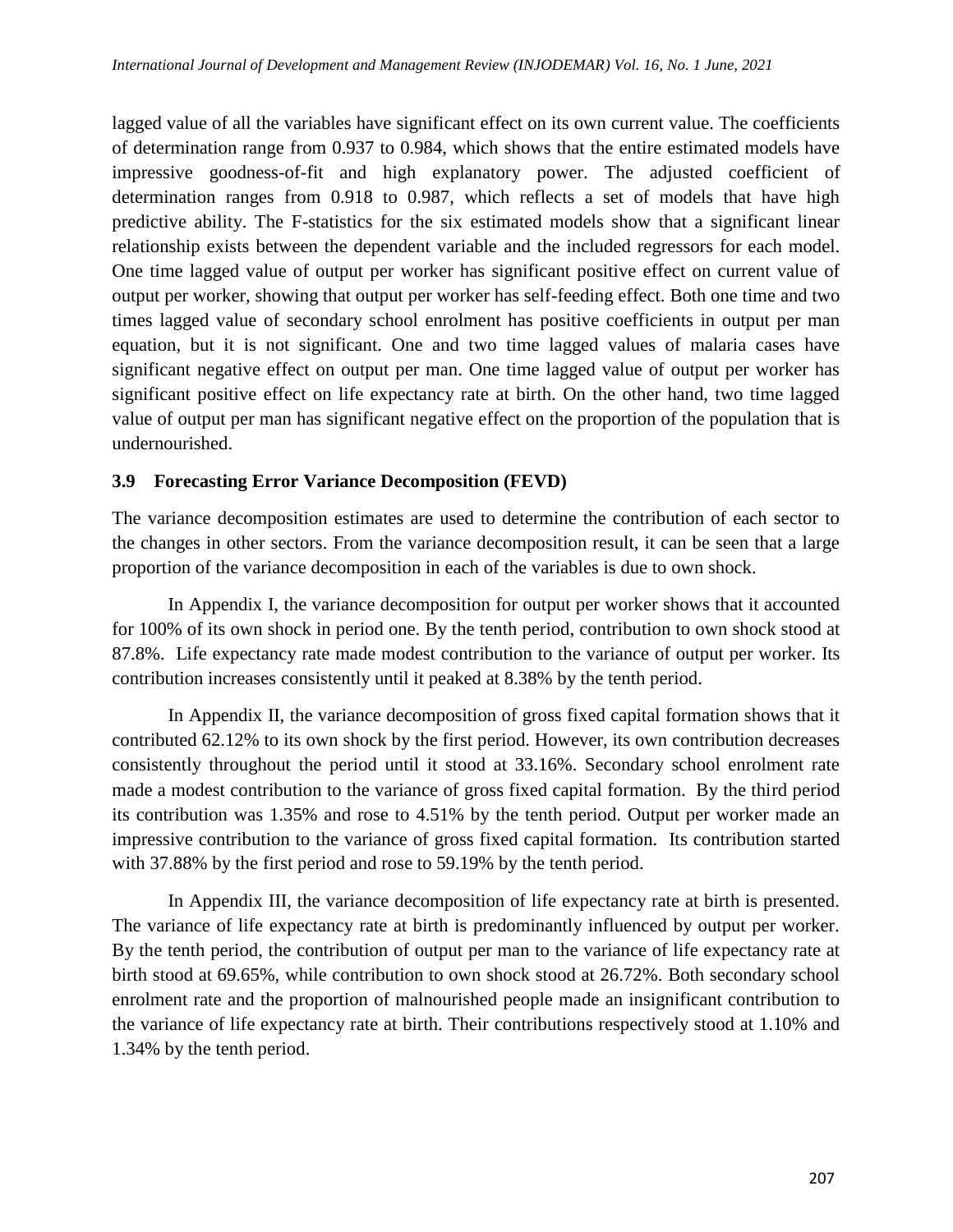#### *International Journal of Development and Management Review (INJODEMAR) Vol. 16, No. 1 June, 2021 ISEGHOHI Judith Omon: Health and Labour Productivity in Nigeria: A Macroeconomic Approach*

In Appendix IV, the variance decomposition for malaria cases is presented. Malaria accounts for the lion share of its own shock. However, its contribution to its shock decreases consistently until it stood at 61.44% by the tenth period. Both output per worker and life expectancy rate at birth made impressive contribution to the variance of malaria cases. Their contributions were respectively 9.07% and 10.10% by the tenth period. Secondary school enrolment rate and the proportion of undernourished also made modest contributions, with their contributions that respectively stood at 3.62% and 14.87% by the tenth period.

In Appendix V, we present the variance decomposition of secondary school enrolment rate. The variance decomposition of secondary school enrolment rate is predominantly influenced by itself, output per worker and malaria cases. The contribution of secondary school enrolment to its own shock was 40.97% by the first period, but decreases consistently and stood at 23.58% by the tenth period. The contribution of output per worker by the first period was 21.57% but increases consistently until it peaked at 36.63% by the tenth period. The contribution of malaria cases was 28.54% by the first period and rose consistently until it peaked at 36.22% by the seventh period and thereafter it declined to 33.02% by the tenth period.

In Appendix VI, we present the variance decomposition of the proportion of undernourished persons. The variance of the proportion of undernourished persons was predominantly influenced by life expectancy rate at birth and itself. The contribution of the proportion of undernourished persons to its own shock increased consistently throughout the period from 54.08% to 67.27% by the tenth period. Life expectancy rate at birth started with 29.45% by the first period but declined to 15.96% by the tenth period. Malaria cases and secondary school enrolment respectively contributed 5.94% and 7.63% by the tenth period.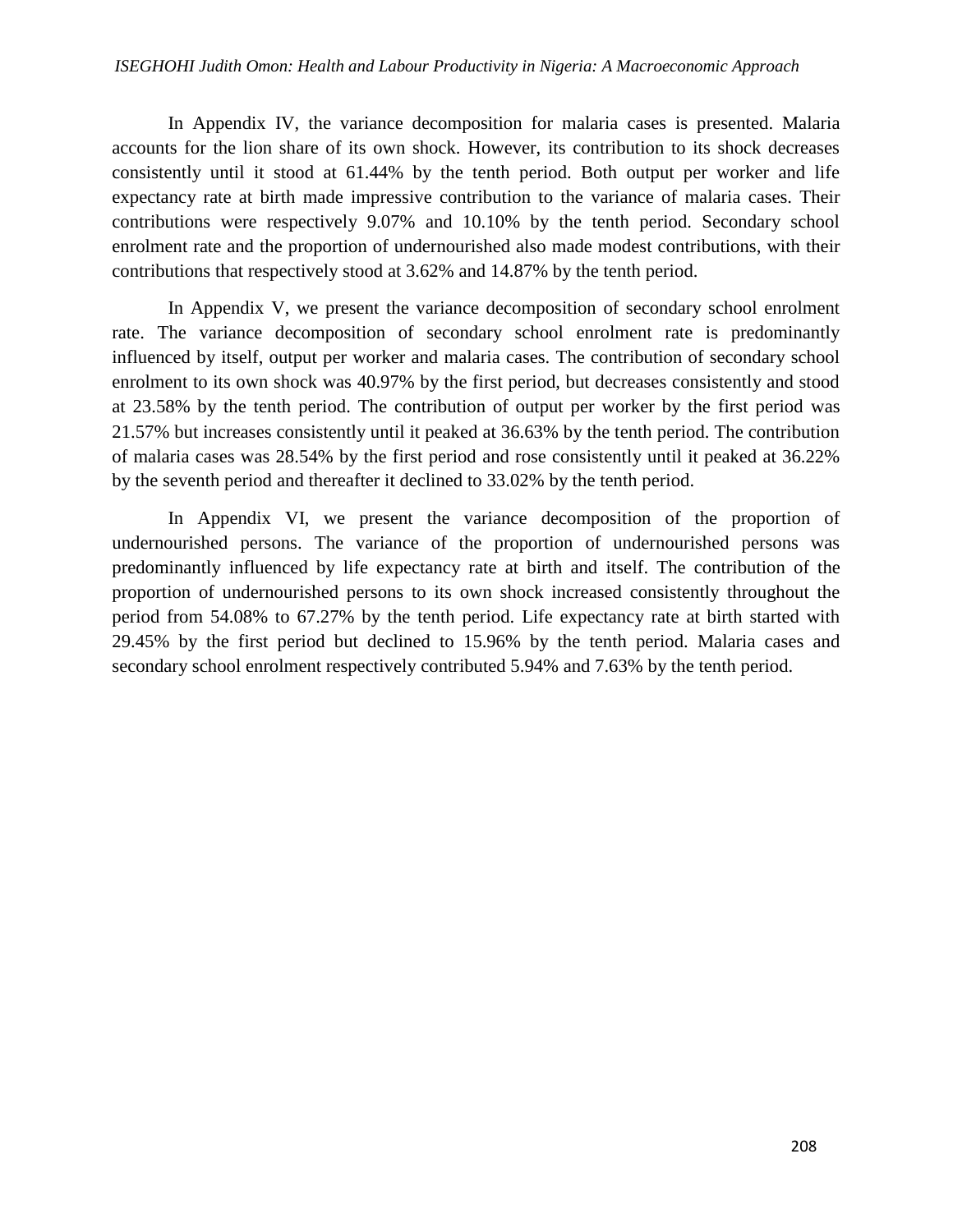

**Source: Authors Computation (2021).**

## **Figure 1: Impulse Response Functions**

Figure 1 shows the outcome of the impulse response functions result that helps to trace out the responsiveness of the dependent variables in the VAR shocks to each of the variables. It is a response to Cholesky one standard deviation innovations. The blue line which is the reaction function which indicates a positive relationship when above the line, while below the line shows a negative relationship. The impulse response graph of figure 1 shows for individual responses only. In figure 1, a positive shock of one standard deviation to output per man has a positive but downward effect on itself in the first tenth quarters. It was noticed that the longer the period, the impact on itself decreased but it was never negative throughout the period. The response of output per man to a positive shock from gross fixed capital formation was negative and downward trending throughout the tenth quarters. This shows that gross fixed capital formation in Nigeria has a downward trending effect on output per man. The response of output per worker to a positive shock of one standard deviation from life expectancy rate at birth was negative during the first and second quarters, then became zero from the third to the fifth quarters and there after become positive through the tenth quarters. Thus, output per worker responds in a relatively high magnitude to life expectancy rate at birth. Also, the response of output per worker to a one standard deviation shock in secondary school enrolment rate and the proportion of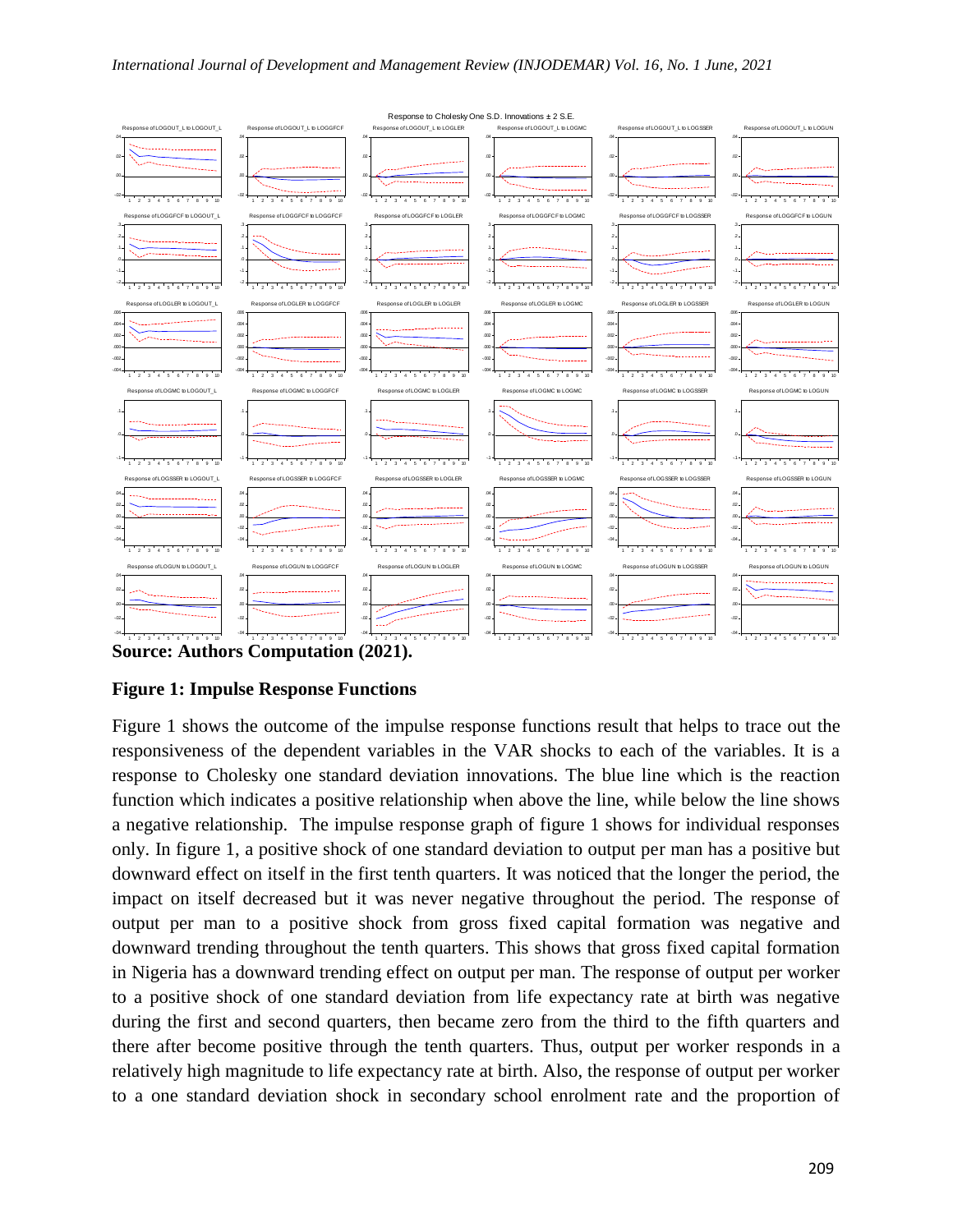undernourished Nigerians were non-existent throughout the period, for it is equal zero though out ten quarters. Furthermore, the responses of all the variables (gross fixed capital formation, secondary school enrolment, malaria cases, life expectancy rate at birth) except the proportion of undernourished Nigerians to a one standard deviation shock in output per man are positive all through the period. However, the response of the proportion of undernourished Nigerians to a one standard deviation shock in output per man was initially positive but became zero and there after decreases consistently throughout the period.

## **4.0 Discussion of Results**

In this study we examined the effect of health and macroeconomic variables on labour productivity for Nigeria utilizing secondary quarterly time series data for the period 2000Q1 to 2018Q4.Findings from the result showed that several of the variables that caninfluence economic performance for other countries do not have the potentials for improving Nigerian labour productivity. Specifically, life expectancy rate at birth, the proportion of malnourished Nigerians, secondary school enrolment rate and gross fixed capital formationhave no significant impact on Nigerian labour productivity. Hence, improving these economic variables to yield gain for Nigeria is pertinent.

Life expectancy rate at birth has no significant effect on labour productivity for a number of reasons. The life expectancy rate does not give true picture of the healthy years of Nigerians. In addition to the fact that the life expectancy rate is low health life expectancy rate is even lower showing that several Nigerians live in poor health making it difficult for them to yield the economic benefits of good health. Also, health can only result in higher productivity if one is gainfully employed. Barro and Canning (2000) hinted that good health can only influence labour productivity through the channels of savings, education, capital investment and fertility regulation. There is need for Nigerian government to improve its health policy, particularly in the area of health funds, efficient utilization of health resources, ensuring prompt investment in medical equipment and health service delivery. Nigerian government owes it a responsibility to improve the provision of health infrastructure, training of health personnel, immunization and other inoculation services.

The result revealed that malaria constitutes a drag to labour productivity. This finding is in harmony with reports made by Jimoh (2005), Ahuru and Iseghohi (2018) and Osakede and Lawanson (2016). This is not surprising given the wide spread and frequent bouts of malaria attack on Nigerians. In Nigeria, malaria accounts for absenteeism from work and school among school children. Both victims of malaria and their care givers often forego days of work due to illness associated with malaria attack. Evidence from Alaba and Alaba (2011) reported that the average days lost from malaria attack ranges from 7-11 days and the loss of work hours expressed in monetary terms was put at between \$28 and \$34 which is lost to every bout of malaria attack. Jimoh (2005) reported that malaria incidence constituted drags on Agricultural productivity for Nigeria. Several Nigerian studies estimated the indirect cost of malaria.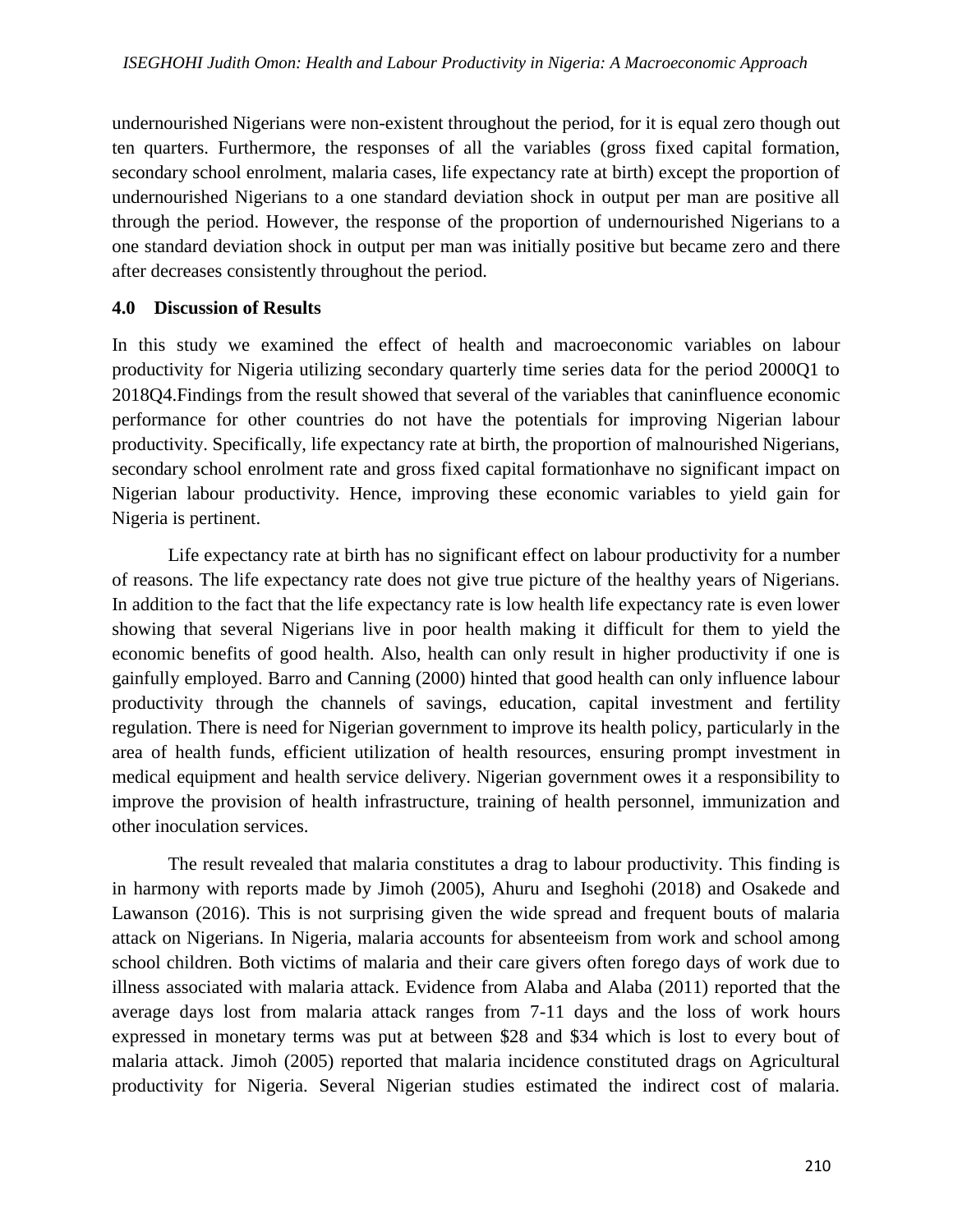Onwujekwe et al (2000) estimated that the cost of treating malaria depletes 2.91% of household monthly income, hence concluded that malaria is a big contributor to the economic burden of diseases in malaria holo-endemic communities. Osakede and Lawanson (2016) estimated that 50% of Nigerian adult population experienced loss in labour contribution due to malaria attack with the indirect cost of about N5, 532.59 (\$37.16) and N4, 828.73(\$32.43) per person per day for patient and caregiver respectively.

## **5.0 Conclusion**

The study examined the role of health status and selected macroeconomic variables on labour productivity for the period 2000Q1 to 2018Q4. The result showed that malaria cases constituted drag to labour productivity. Neither secondary school enrolment rate nor gross fixed capital formation has significant effect on labour productivity. Among other things, the study concluded that Nigerian government should formulate policies and programmes that can effectively combat malaria in Nigeria. Also, there is need for secondary school education system curriculum to be improved to impart skills that will make labour force more productive. Finally, there is need to enhance life expectancy rate in Nigeria.

## **6.0 Recommendations**

Arising from the findings in this study, the followings are suggested policy recommendations that would help enhance labour productivity in Nigeria:

- Intensification of policies and programmes to combat malaria. Incidence of malaria remains one of the greatest disease burdens plaguing Nigeria; this is what Sachs calls ‗'the curse of the tropics ‗'. In Nigeria the cost of malaria treatment is well beyond the means of the poorest households and given the reality of repeated bouts of malaria and its contributions to low labour productivity, there is an urgent need for the formulation and implementation of policies that will enhance access to effective treatment of malaria, particularly to the most vulnerable groups. This is particularly urgent with the deployment of the more expensive artemisinin-based combination therapies (ACT) in Nigeria. Hence, increased efforts should be made to combat malaria in Nigeria.
- Effort should be made to increase life expectancy rate in Nigeria. Nigeria's low expectancy rate at birth happens to be very low, and low life expectancy rate is due to economic hardship and political, religious and civil unrest. Nigerian government should commit policy efforts in reducing cost of living, improving living standard and quelling all kinds of unrest, particularly the Boko Haram insurgency. Macroeconomic policies should be used to redress high inflation rate, consistent exchange rate depreciation and chronic unemployment.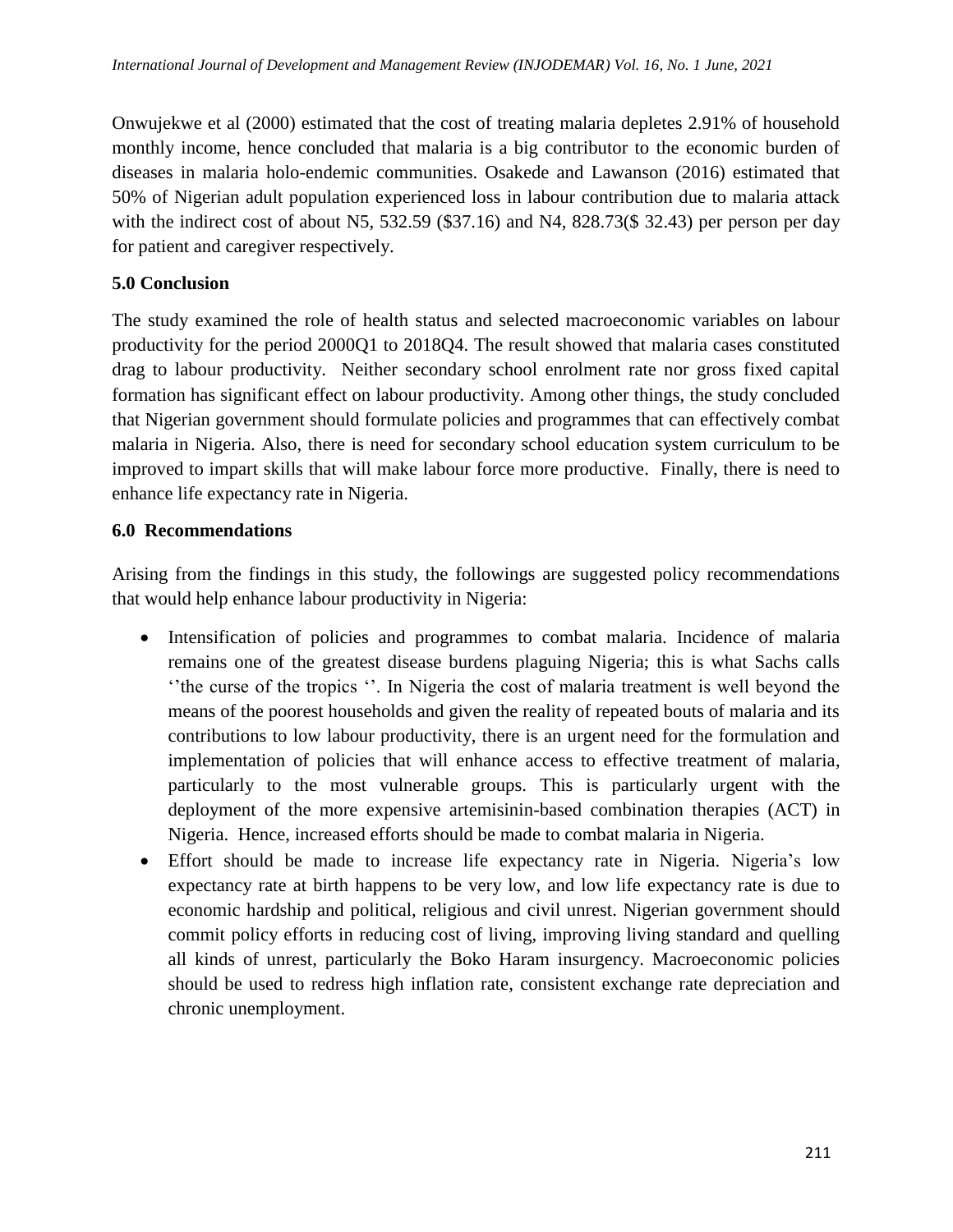#### **7.0 Suggestion for further Areas of Research**

The variables examined as determinants of labour productivity are in-exhaustive. There are several non-health variables that can influence labour productivity that were not considered in this study. The omission of these variables may introduce bias in the estimated coefficients. Hence, we suggest that further study be conducted to examine the effects of electricity generation rate (in watts), political stability, environmental quality and climate change such as the rain water fall per month on labour productivity.

#### **References**

- Ahuru, R.R&Iseghohi, J.O. (**20**18).The economic burden of malaria, evidence from Nigeria's data. *Amity Journal of Healthcare Management,* 3(1):28 -39.
- Ajani, O.I.Y. and Ugwu, P.C. (2008).Impact of adverse health on agricultural productivity of farmers in Kainji Basin North-Central Nigeria using a stochastic production frontier approach. *Trends Agric. Econ*., 1: 1-7.
- Alaba, F., & Alaba, O. (2009). Malaria in rural Nigeria: Implications for the Millennium Development Goals. *African Development Review* 21(1): 73-85.
- Anyanwu, J.C, Oyefusi, A.,Oaikhena, H. & Dimowo, F.A. (1997).*The structure of the Nigerian economy (1960-1997)* Onitsha: Joanee Educational
- Blanchard, O.J. & Quah, D.(1989). The dynamics effects of aggregate demand and supply disturbances. *The American Economic Review* 79(4): 673
- Blanchard.(1997). What we know and do not know about the natural rate of unemployment. *Journal of Economics Perspectives*, 11(1): 51-72.
- Bloom, D.E.,& Canning, D.(2000).The health and wealth of nations. *Science Compass* 287: 1207-1209.
- Cai, L. and Kalb, G. (2004) Health status and labour force participation: Evidence from the HILDA data. *Melbourne Institute Working Paper* No. 4/04 .
- Cai, L.(2007). Effects of health on wages of Australia men, *Melbourne Institute Working Paper*No.2107; Melbourne.
- Dogru, H.G.(2015). The effect of health on labour force participation. Evidence fromTurkey. *International Journal of Economics and Finance*, 2015, 7(8):168-181.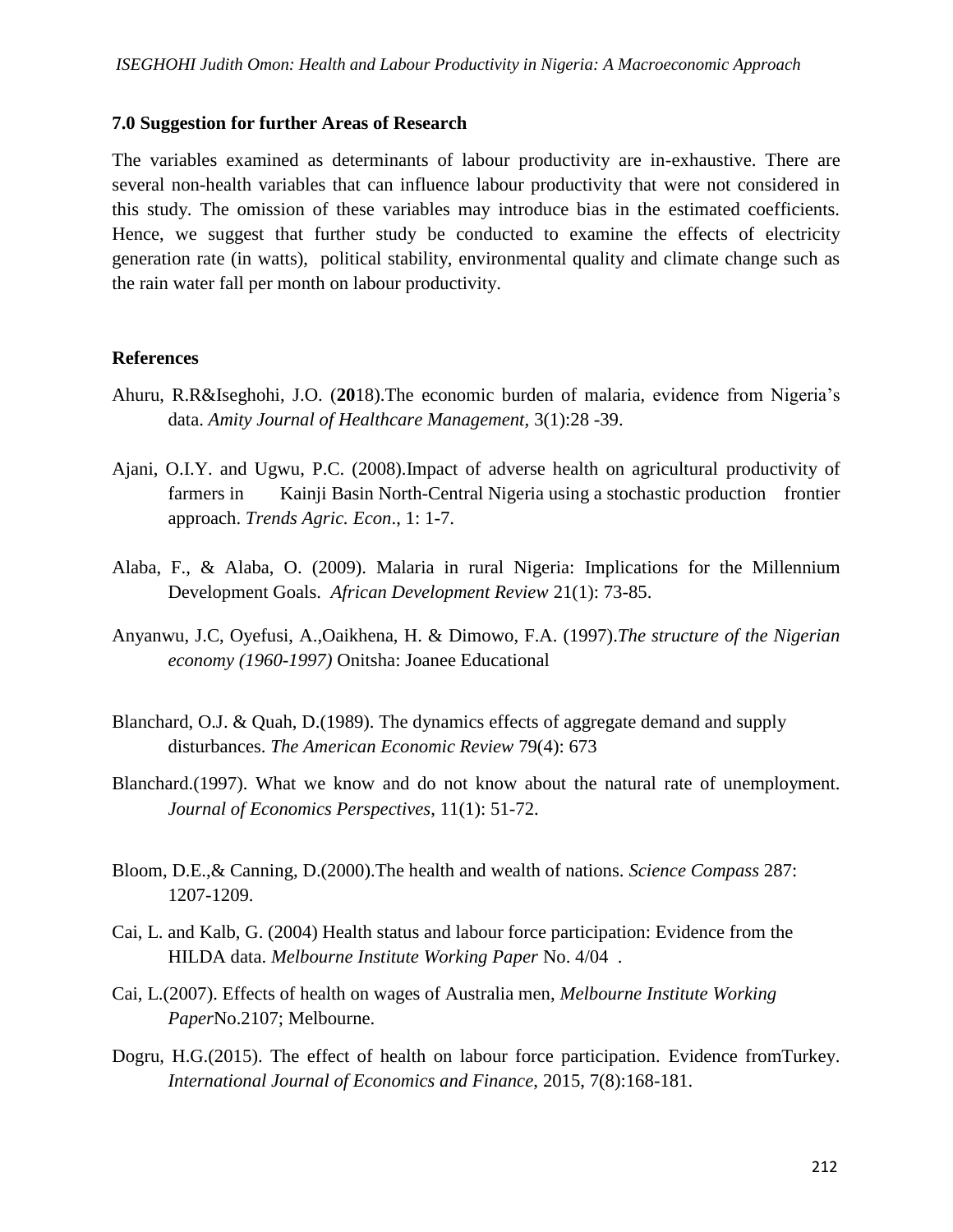- Eneyi, M.A., Juliana, D.V. &Onabe, B.J. (2013). Health care expenditure, health status and national productivity in Nigeria, *Journal of Economics and international finances,* 5 (7): 258-272.
- Grossman, M. (1972). On the concept of health capital and the demand for health, *Journal of Political policy* 6(2): 1-14
- Gujarati, D. N., and Porter, D.C. (2009). *Basic econometrics* 5<sup>th</sup> Edition, New York: McGraw-Hill Inc.
- Ighodaro, C.A. (2015). Inter-sectoral linkages and changes in sectoral output in Nigeria: Empirical evidence from some selected sectors. *The Nigerian Economic and Financial Review,* 9(1): 79-94.
- Kalwij, A. &Vermeulen, F. (2005). Labour force participation of the elderly in Europe.The importance of being healthy (2015).*IZA Discussion Paper No*.1887.available at https:ssrn.com/abstract =  $875383$ .
- Laplagne, P., Glover M. and Shomos A. (2007). Effects of health and education on labour force participation.*Australian Government Productivity Commission. Staff Working Paper*
- Nigeria Malaria Fact Sheet (2018).Nigeria malaria fact sheet (2011) retrieved from https:// photos.state.gov/libraries/Nigeria/231971/December-malaria fact sheet2.pdf
- Novignon, J., Novignon, J. & Arthur, E.(2015). Health status and labour force participation in sub-Saharan Africa: A dynamic data Analysis. *African Development Review,* 27(1):14- 26.Doi: 10.1111/1467-8268.12119
- Nwosu, C.O. &Woolard, I.(2015).Impact on health on labour force participation in South Africa. *Working Paper 548*, Economic Research Southern Africa.
- Omonona, B.T., Egbetokun, O.A., Omidele, M.A.(2012). Farmers' health and labour productivity in Osun State, Nigeria.*Greener Journal of Agricultural Sciences* 2(4):001-009
- Onwujekwe, O., Chuma, R., &Okonkwo, P. (2000). Economic burden of malaria illness on households versus that of all other illness episodes: A study in five malaria holoendemic communities. *Health Policy* 54(2):143-159.
- Onyema, J.I., Nyenke, C. U. (2019). Health care, health status and labour productivity in Nigeria, *KIU Journal of Social Sciences***,** 5(2):49-58
- Osakede, U.A., & Lawanson, A.O (2016). Cost burden of malaria: Evidence from Nigeria. *Asian Journal of Humanities and Social Studies*, 4(4):266-277.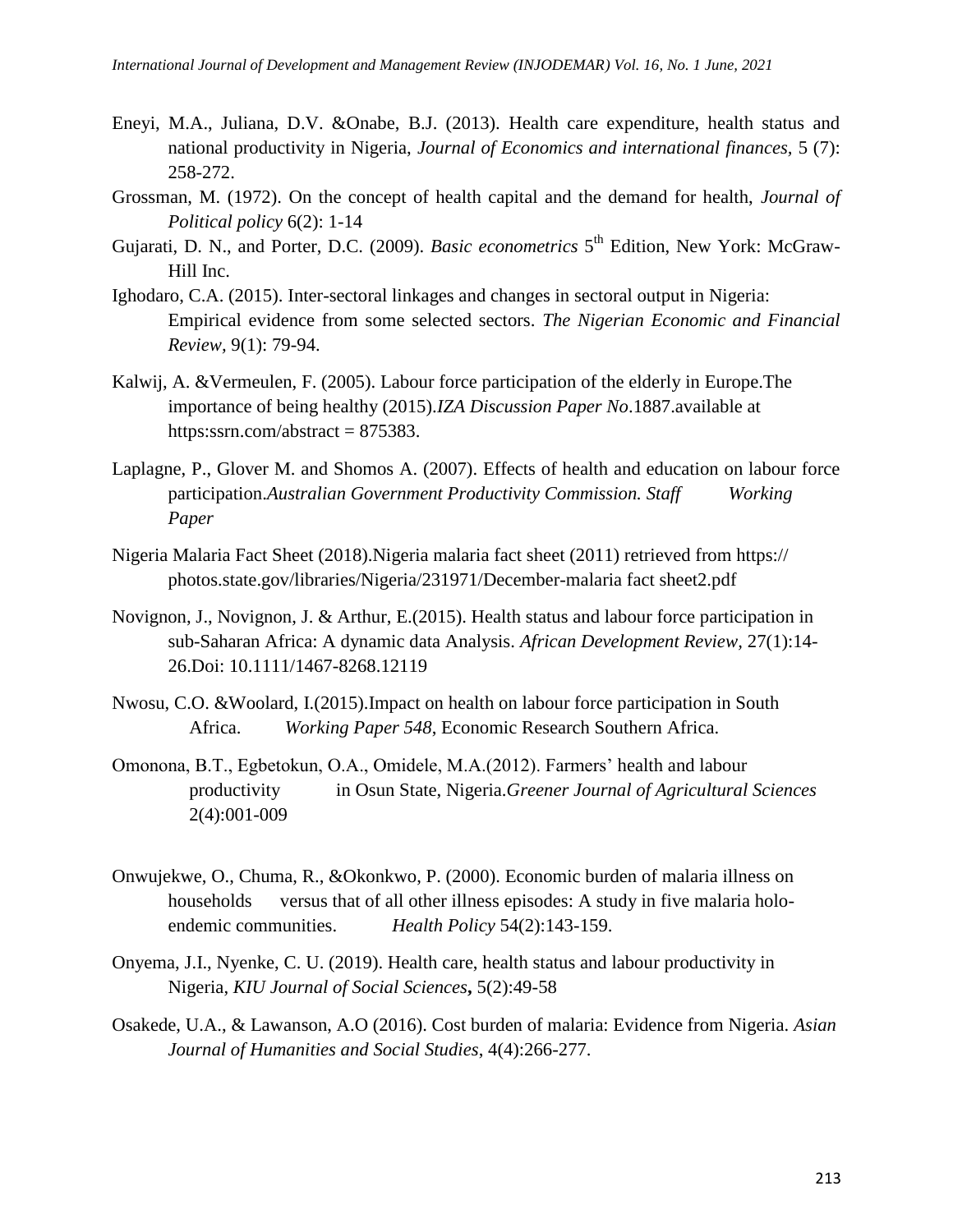- Ozturk, S. & Topcu, E. (2014). Health expenditures and economic growth: Evidence from G8 countries. *International Journal of Economics and Empirical Research*.
- Pesaran, M.H., Shin, Y. & Smith, R.J.(2001). Bounds testing approaches to the analyses of level relationships, *Journal of Applied Econometrics*, https://doi.org/10.1002/jae.616
- Sede, P.I. &Ahuru, R.R.(2017). Socioeconomic context of reproductive health outcomes in Nigeria, *Amity Journal of Economics*, 2(1): 1-22.
- Sims,C.(1980a). Macro-economics and reality, *Econometrics*, 48(1): 1-48.
- Thomas, B. and Thierry, D. (2006) Disability and the labour force participation of older workers: The importance of health
- Ugwu, D.S.(2009).Socio-economic impact of HIV/AIDS on farm women in Nigeria: Evidence from Enugu State,*World Applied Sciences Journal* 6 (12): 1617- 1624
- Umoru, D., &Omolara, J.(2013). Labour productivity and health capital in Nigeria: The empirical evidence. *International Journal of Humanities and Social Sciences*, 3(4): 199- 221.
- United Nations Development Programme (2018).Human Development Indicators . 2018 Statistical Update.
- Weil, D. (2006). Accounting for the effect of health on economic growth.
- World Development Indicators (2018)available at [https://data.WorldBank.org/indicators/SH.DYN.AIDS.ZS](https://data.worldbank.org/indicators/SH.DYN.AIDS.ZS) ?LOCATIONS = NG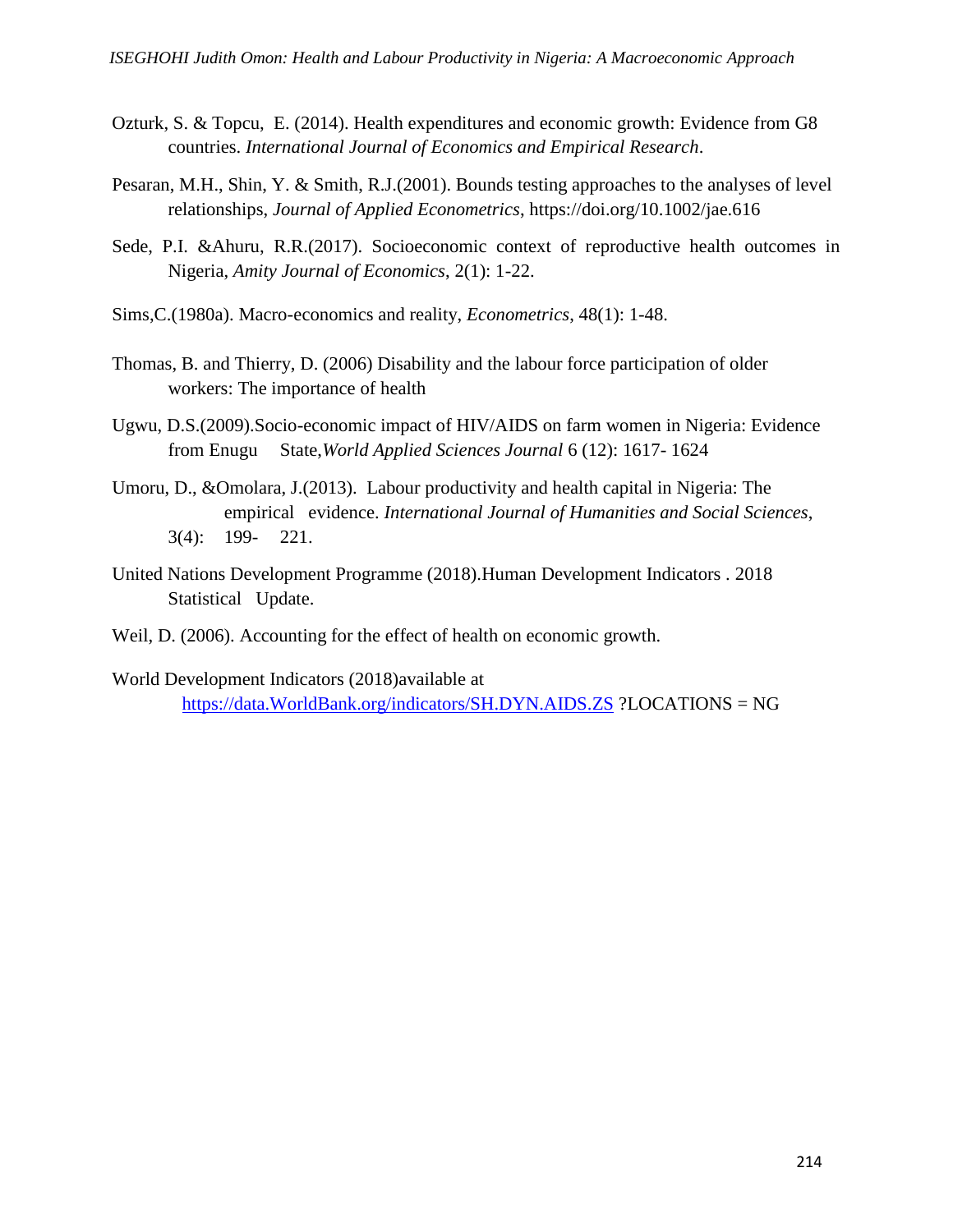| Period         | S.E.     | NOUT L                             | <b>NGFCF</b> | <b>NLER</b> | <b>NMC</b> | <b>NSSER</b> | <b>NUN</b> |
|----------------|----------|------------------------------------|--------------|-------------|------------|--------------|------------|
| $\mathbf{1}$   | 0.025940 | 100.0000                           | 0.000000     | 0.000000    | 0.000000   | 0.000000     | 0.000000   |
| $\overline{2}$ | 0.031435 | 97.24716                           | 0.036406     | 2.386506    | 0.086062   | 0.068246     | 0.175620   |
|                |          |                                    | 0.099610     |             |            |              |            |
| 3              | 0.034643 | 92.37745                           |              | 6.626319    | 0.237973   | 0.186392     | 0.472260   |
| $\overline{4}$ | 0.039703 | 92.50093                           | 0.158645     | 6.264920    | 0.281356   | 0.328341     | 0.465812   |
| 5              | 0.044063 | 92.05255                           | 0.241578     | 6.354514    | 0.354256   | 0.526224     | 0.470876   |
| 6              | 0.047385 | 90.51919                           | 0.348602     | 7.369264    | 0.473577   | 0.773427     | 0.515936   |
| $\tau$         | 0.050940 | 89.78919                           | 0.445309     | 7.671972    | 0.560492   | 1.005271     | 0.527769   |
| 8              | 0.054457 | 89.27339                           | 0.538739     | 7.788478    | 0.637024   | 1.232800     | 0.529568   |
| 9              | 0.057599 | 88.48374                           | 0.638811     | 8.138024    | 0.726360   | 1.474092     | 0.538973   |
| 10             | 0.060666 | 87.82525                           | 0.733224     | 8.386983    | 0.807017   | 1.703490     | 0.544035   |
|                |          | <b>Appendix II: FEVD for NGFCF</b> |              |             |            |              |            |
| Period         |          |                                    |              |             |            |              |            |
|                | S.E.     | NOUT_L                             | <b>NGFCF</b> | <b>NLER</b> | <b>NMC</b> | <b>NSSER</b> | <b>NUN</b> |
| $\mathbf{1}$   | 0.216839 | 37.87591                           | 62.12409     | 0.000000    | 0.000000   | 0.000000     | 0.000000   |
| $\mathbf{2}$   | 0.268931 | 36.25452                           | 63.56400     | 0.057733    | 0.081567   | 0.025583     | 0.016599   |
| 3              | 0.297524 | 41.40972                           | 56.71835     | 0.111231    | 0.386426   | 1.345847     | 0.028426   |
| $\overline{4}$ | 0.318955 | 45.56959                           | 49.87452     | 0.196168    | 0.741418   | 3.581244     | 0.037061   |
| 5              | 0.337527 | 49.03881                           | 44.53841     | 0.348060    | 1.038988   | 4.981183     | 0.054553   |
| 6              | 0.353174 | 51.90148                           | 40.84184     | 0.537635    | 1.237305   | 5.390548     | 0.091194   |
| $\tau$         | 0.366564 | 54.31268                           | 38.21507     | 0.775674    | 1.303091   | 5.262083     | 0.131399   |
| 8              | 0.378258 | 56.30564                           | 36.22554     | 1.068050    | 1.265571   | 4.976929     | 0.158267   |

0.398602 59.19978 33.16149 1.806272 1.160730 4.509340 0.162385

# **Appendix I: FEVD for** NOUT\_L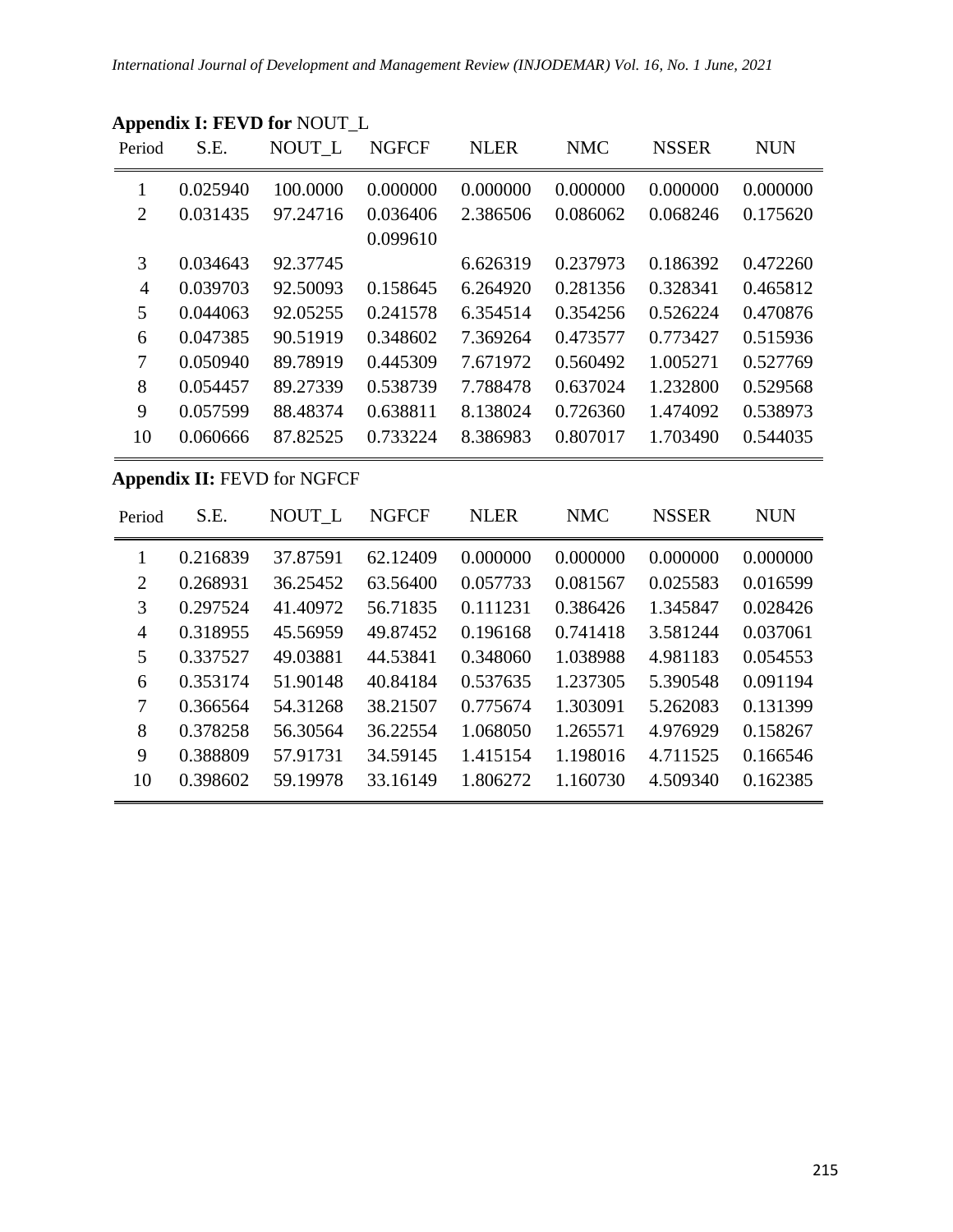| Perio          |          |          |              |             |            |              |            |
|----------------|----------|----------|--------------|-------------|------------|--------------|------------|
| d              | S.E.     | NOUT L   | <b>NGFCF</b> | <b>NLER</b> | <b>NMC</b> | <b>NSSER</b> | <b>NUN</b> |
| 1              | 0.004384 | 67.37250 | 0.000477     | 32.62702    | 0.000000   | 0.000000     | 0.000000   |
| $\overline{2}$ | 0.005291 | 67.62724 | 0.016039     | 32.35294    | 0.002975   | 0.000641     | 0.000163   |
| 3              | 0.006297 | 67.97382 | 0.123581     | 31.72811    | 0.014369   | 0.111052     | 0.049063   |
| 4              | 0.007096 | 68.14276 | 0.265359     | 31.17296    | 0.036125   | 0.277833     | 0.104960   |
| 5              | 0.007834 | 68.31679 | 0.404939     | 30.50566    | 0.073319   | 0.479978     | 0.219312   |
| 6              | 0.008503 | 68.48449 | 0.524914     | 29.81377    | 0.125615   | 0.674933     | 0.376275   |
| $\overline{7}$ | 0.009122 | 68.69187 | 0.626332     | 29.08030    | 0.183242   | 0.841133     | 0.577124   |
| 8              | 0.009698 | 68.95454 | 0.713518     | 28.31688    | 0.236625   | 0.967779     | 0.810655   |
| 9              | 0.010238 | 69.27750 | 0.791777     | 27.52838    | 0.279266   | 1.055156     | 1.067921   |
| 10             | 0.010746 | 69.65382 | 0.865668     | 26.72313    | 0.308860   | 1.109027     | 1.339496   |

# **Appendix III:** FEVD for NLER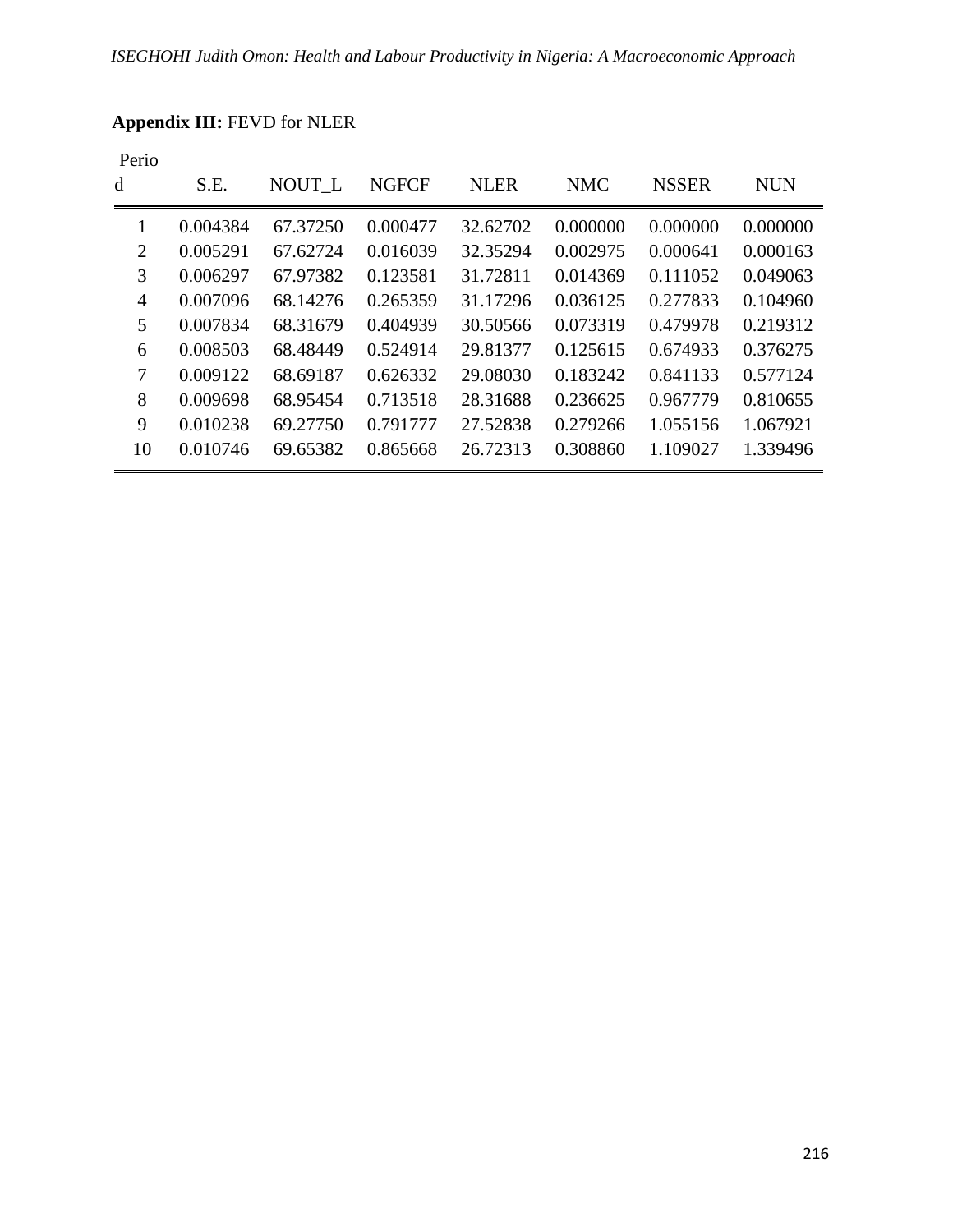| Period         | S.E.     | NOUT L   | <b>NGFCF</b> | <b>NLER</b> | <b>NMC</b> | <b>NSSER</b> | <b>NUN</b> |
|----------------|----------|----------|--------------|-------------|------------|--------------|------------|
|                | 0.112353 | 5.357848 | 0.172298     | 8.624477    | 85.84538   | 0.000000     | 0.000000   |
| 2              | 0.142977 | 4.676429 | 0.408766     | 7.696188    | 87.13279   | 0.075693     | 0.010135   |
| 3              | 0.156445 | 5.141136 | 0.348071     | 8.715302    | 84.65066   | 0.325022     | 0.819811   |
| $\overline{4}$ | 0.164061 | 5.485395 | 0.390844     | 9.842579    | 81.02240   | 1.104133     | 2.154651   |
| 5              | 0.169944 | 5.899132 | 0.523961     | 10.61770    | 76.89490   | 2.019405     | 4.044901   |
| 6              | 0.175018 | 6.361555 | 0.642383     | 10.98496    | 72.97511   | 2.790105     | 6.245877   |
| 7              | 0.179609 | 6.907388 | 0.723469     | 11.01370    | 69.47937   | 3.308874     | 8.567203   |
| 8              | 0.183818 | 7.546170 | 0.780444     | 10.81148    | 66.43949   | 3.577703     | 10.84471   |
| 9              | 0.187731 | 8.273582 | 0.830020     | 10.47973    | 63.78917   | 3.657850     | 12.96965   |
| 10             | 0.191430 | 9.068920 | 0.884758     | 10.10117    | 61.44958   | 3.622680     | 14.87290   |
|                |          |          |              |             |            |              |            |

# **Appendix IV:** FEVD for NMC

# **Appendix V:** FEVD for NSSER

| Perio<br>d     | S.E.     | NOUT L   | <b>NGFCF</b> | <b>NLER</b> | <b>NMC</b> | <b>NSSER</b> | <b>NUN</b> |
|----------------|----------|----------|--------------|-------------|------------|--------------|------------|
| 1              | 0.050277 | 21.57128 | 8.260602     | 0.653031    | 28.54254   | 40.97254     | 0.000000   |
| 2              | 0.064758 | 19.80352 | 9.302888     | 0.701843    | 30.30918   | 39.84113     | 0.041438   |
| 3              | 0.072826 | 21.72398 | 8.623998     | 0.608464    | 33.54237   | 35.43842     | 0.062771   |
| $\overline{4}$ | 0.078059 | 23.61143 | 7.806273     | 0.541663    | 36.18493   | 31.72896     | 0.126739   |
| 5              | 0.081690 | 25.83109 | 7.216793     | 0.495110    | 37.22980   | 29.06887     | 0.158338   |
| 6              | 0.084328 | 28.21849 | 6.816684     | 0.464867    | 37.05957   | 27.28527     | 0.155123   |
| 7              | 0.086443 | 30.60478 | 6.527409     | 0.445411    | 36.22494   | 26.04818     | 0.149285   |
| 8              | 0.088274 | 32.83851 | 6.310715     | 0.437625    | 35.14528   | 25.10510     | 0.162773   |
| 9              | 0.089926 | 34.85187 | 6.149363     | 0.447347    | 34,04640   | 24.30461     | 0.200402   |
| 10             | 0.091439 | 36.62732 | 6.031026     | 0.482900    | 33.02395   | 23.57975     | 0.255049   |